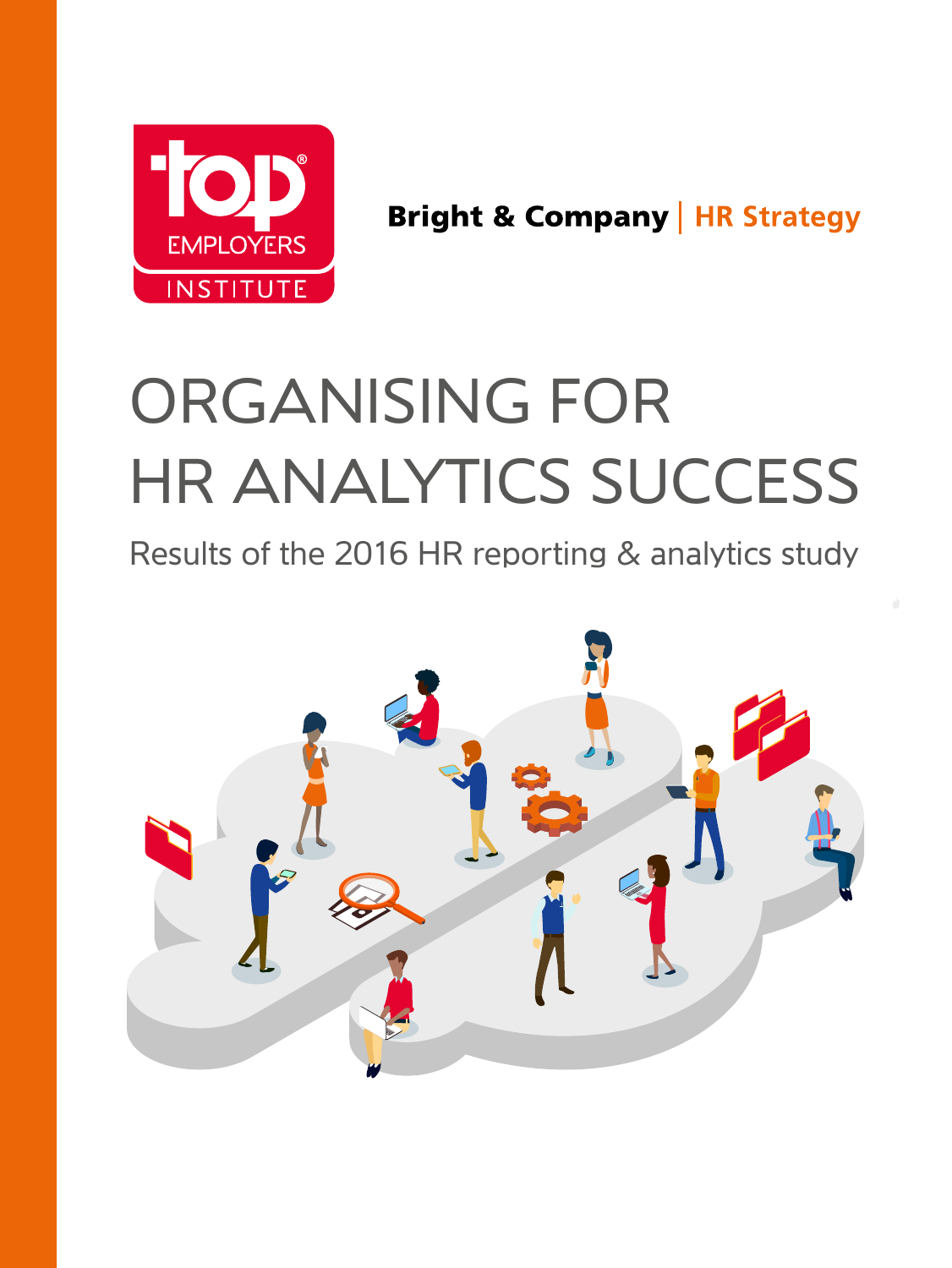## **TABLE OF CONTENT**

| • 1. Strategic positioning of HR Analytics aimed at business impact P 10 |
|--------------------------------------------------------------------------|
|                                                                          |
|                                                                          |
|                                                                          |
|                                                                          |
|                                                                          |
|                                                                          |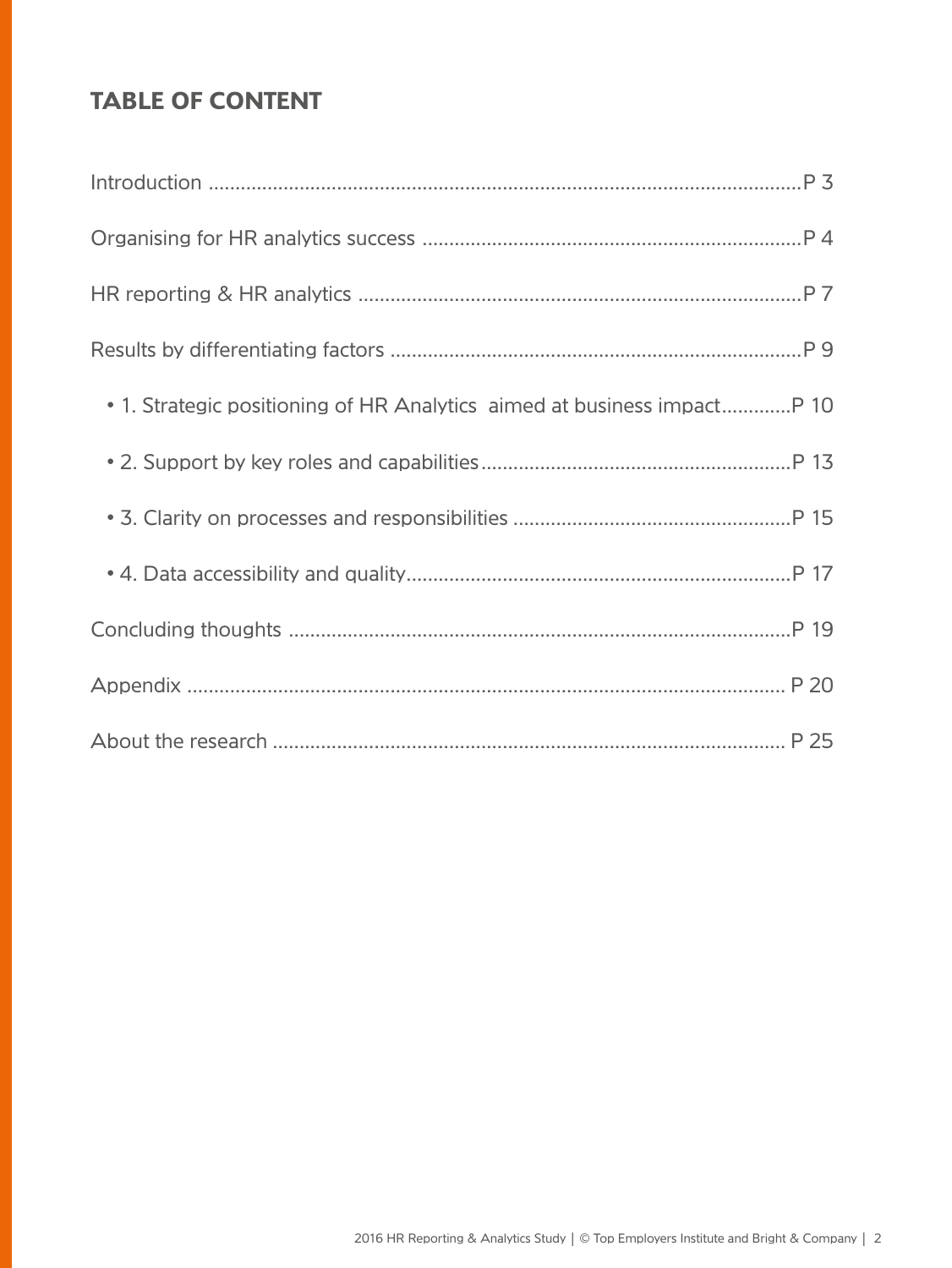## **INTRODUCTION**

The world we live in is getting increasingly digital. With the growing technological prevalence, the amount of data and information collected and stored about nearly everything is expanding exponentially. Companies collect data about their own organisation and people in order to gain insights in how their business is doing. How effective are we in running our operations, marketing, sales, finance and HR? How can we make our company more successful if we take a good look at our data and discover relevant patterns to make operations run smoother, increase sales volume, improve brand popularity and develop the workforce effectively? This joint research report by Top Employers Institute and Bright & Company | HR Strategy is about the latter. We have asked over 200 companies around the world how they are using HR data and more specifically HR analytics to be more successful at what they do. Since we have a lot of experience in HR, surveys and analytics, we decided to practice what we preach and analyse the survey results extensively. This way we were able to discover key factors for success in HR analytics. Here is what we found.

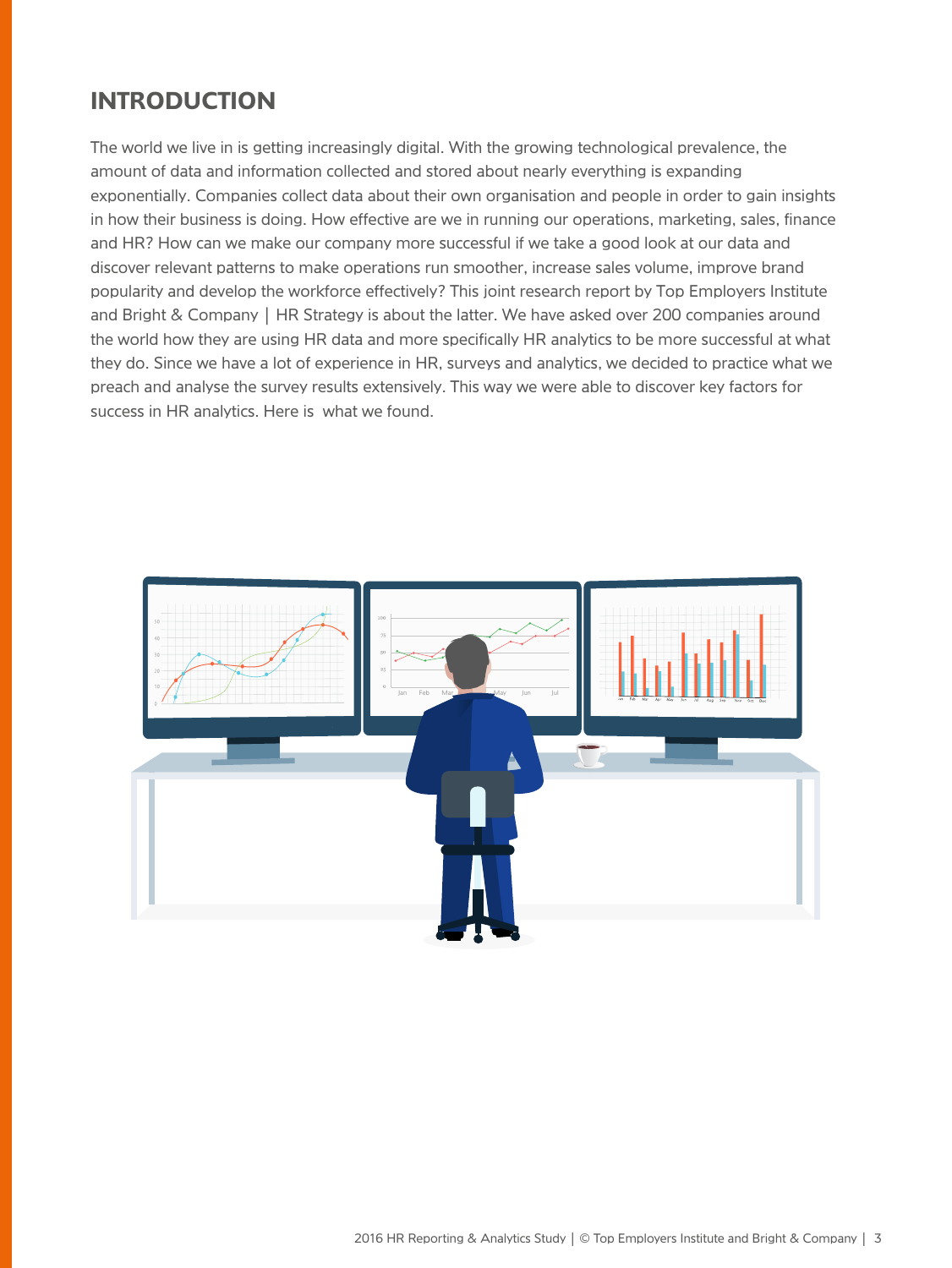### **GENERAL RESULTS** Results of 2016 HR reporting & analytics study

**Since its introduction, HR analytics has been food for thought among HR practitioners, experts and researchers. Early adopters and fans praised the big potential of data driven HR. Some even say we have entered the age where HR analytics is 'the new normal'. Others remain reserved or have second thoughts before they want to embark into the world of data driven HR. In order to help organisations taking their next steps in HR analytics, Top Employers Institute and Bright & Company | HR Strategy present the results of the 2016 HR reporting & analytics study, based on more than 200 companies around the world.**

What does HR analytics success look like in terms of organisation, people and data? During our study, we have found four levers that set HR analytical front runners apart from the rest. HR analytics is successful when it is positioned strategically, focuses on business impact with support by key roles and capabilities, captured in clear processes and responsibilities to make optimal use of available, high quality data. Simply put; take HR analytics seriously if you want to make it a sustainable success. (See figure 1)

Our research clearly shows that organisations that have made significant progress in the field of HR analytics have claimed a place for it at the core of strategic decision making. In these companies, HR moves in the same space as marketing, operations and finance in terms of demonstrable strategic impact on the organisation. In most cases, it does not mean they started their HR analytics efforts from this strong strategic position supported by senior management, but they did start at some point with the data and resources available at the time and are therefore now front runners.

#### Reporting and analytics relationship status: it's complicated

It is no surprise that maturity in HR reporting is strongly correlated with maturity in HR analytics. In practice, many organisations are not spending enough energy on developing HR analytics though. Taking the first steps in HR analytics requires a mix of knowledge, capabilities and most of all

dedication. However, the immediate need for improving HR data and metrics is always present, using employee data for operational management and as a basic hygiene factor to support your workforce. HR needs to claim space for HR analytics, preferably in a dedicated role. Through HR analytics it is possible to show the strategic value of people insights, go beyond knowing and really act to increase people's impact on the organisation.

#### Business impact = value and growth

HR analytics is a strategic tool to analyse and predict HR's effects on key organisational outcomes. Front runners position it as such. This means they organise all HR analytics efforts to optimise the impact of HR interventions on their business and increase the chance of successfully attaining business objectives. Finding out how HR can have a positive impact on realising important objectives for the organisation is the essence of HR analytics. This means it is crucial to know what issues business management are facing and for them to know how HR can help. You need senior management support to be able to position HR analytics strategically. Usually, a scoped but appealing pilot with a clear link between HR and business results will get the support from senior management. The next challenge is to gain momentum and start building capability to grow and add sustained value, by integration of a relevant HR analysis in every important business decision.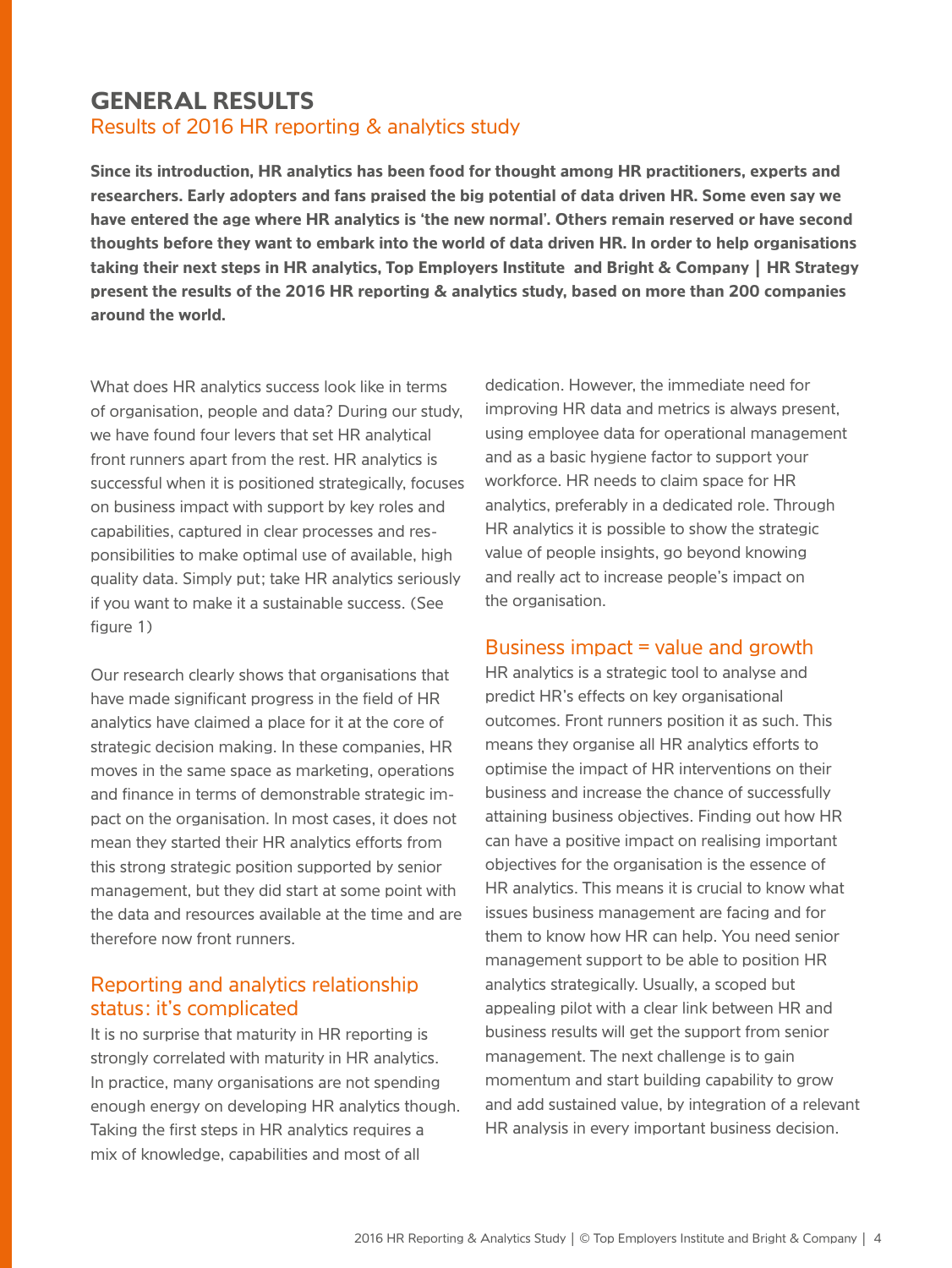#### Without a proper crew, you'll be stranded

To keep the appetite for analytical insights fresh and be able to work on challenging cases for HR analytics, specific roles and capabilities are needed. Analytical capabilities, IT capabilities and management capabilities are important, but front runners also acknowledge the importance of the HR business partner capabilities as linking pin between business and HR. Having the capabilities to collect important issues business leaders have in realising their objectives is key in order to work on useful HR analytics projects. Once you have gathered those burning issues, the next important role and capability needed is the deep analytical kind: the data scientist. Many organisations are struggling to find one, especially in HR. Therefore some organisations are opting for a centralised analytics function, working on deep analyses for other functions, including HR. However it is organised, being able to work together with data scientists and understand and interpret analytical outcomes is an important ability for any HRBP or HR consultant in the HR analytics process.

#### Stand clear of rigid rules, be clear about roles, responsibilities and processes

A successful execution of HR analytics requires good governance: all key players and other stakeholders are on board and involved, know what to do, and understand the relations and interdependencies between roles. Good cooperation within the HR analytics process is key for the delivery of data driven HR insight. Clear and well-documented processes will help, as well as including the analytics responsibilities within the HR job descriptions. Role clarity is a big differentiator between starters and front runners and contributes to creating a more data driven mindset in HR. Creating a data driven culture is not easy in most organisations, it is a long-term change process. For HR, this is especially the case, as HR people are not used to it.

#### **Fig. 1** HR analytical companies have stronger HRA organisational fundament



% of respondents answering 'Agree' or 'Strongly agree'

- 
- Developed analytical organisations **Starting analytical organisations**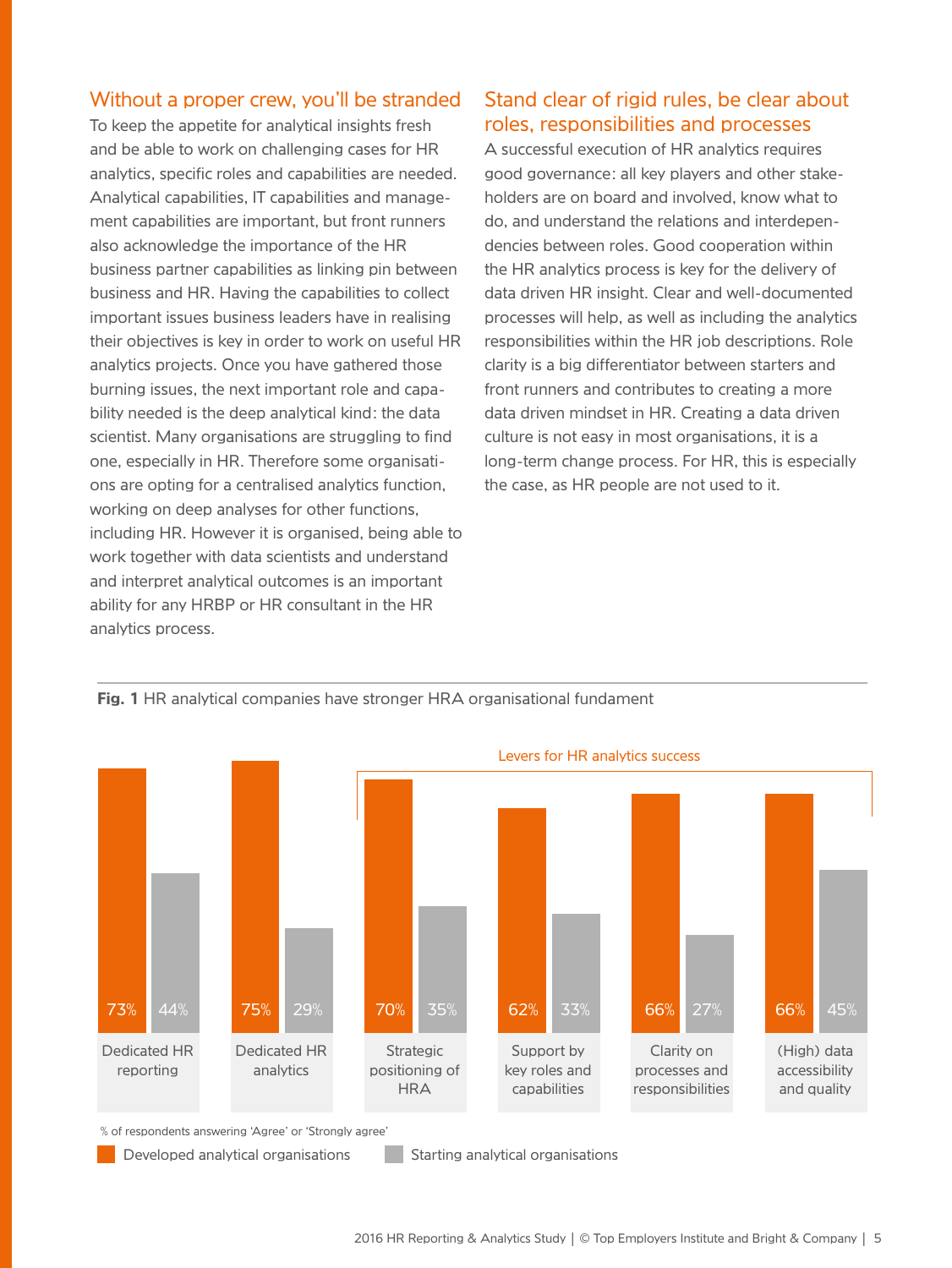#### Data and IT: low on fuel and a faltering engine

Our study shows that data or IT issues in relation to HR analytics are common for most companies. The difference between starters and front runners in this respect was relatively the smallest from all areas in our research. One of the reasons front runners are at the front is because, regardless of technical shortcomings, they started anyway, built their database and improved HR data along the way based on business priorities. You do not need all HR data to be available and full access to business data to get started. And as research shows, most organisations are far from achieving both holy data grails anyway. Despite the fact support from IT resources and IT capabilities does help to achieve these goals, unfortunately, many HR organisations still cannot fully rely on their IT function and are lacking support from the CIO.

#### Are we there yet?

Although the 2016 HR reporting & analytics study clearly distinguishes a group of leading organisations as HR analytical front runners and more experienced practitioners, the vast majority of the organisations in our study still can be categorised as starters (or willing to start). In this report, we show how successful organisations organise their HR analytics in order to make a business impact. At the same time, we found practical directions for those who are still in an earlier phase of HR analytics maturity. To conclude, we see a lot of opportunity for growth and development in data driven HR to be exploited, and thus organisational success to be harvested in the near future.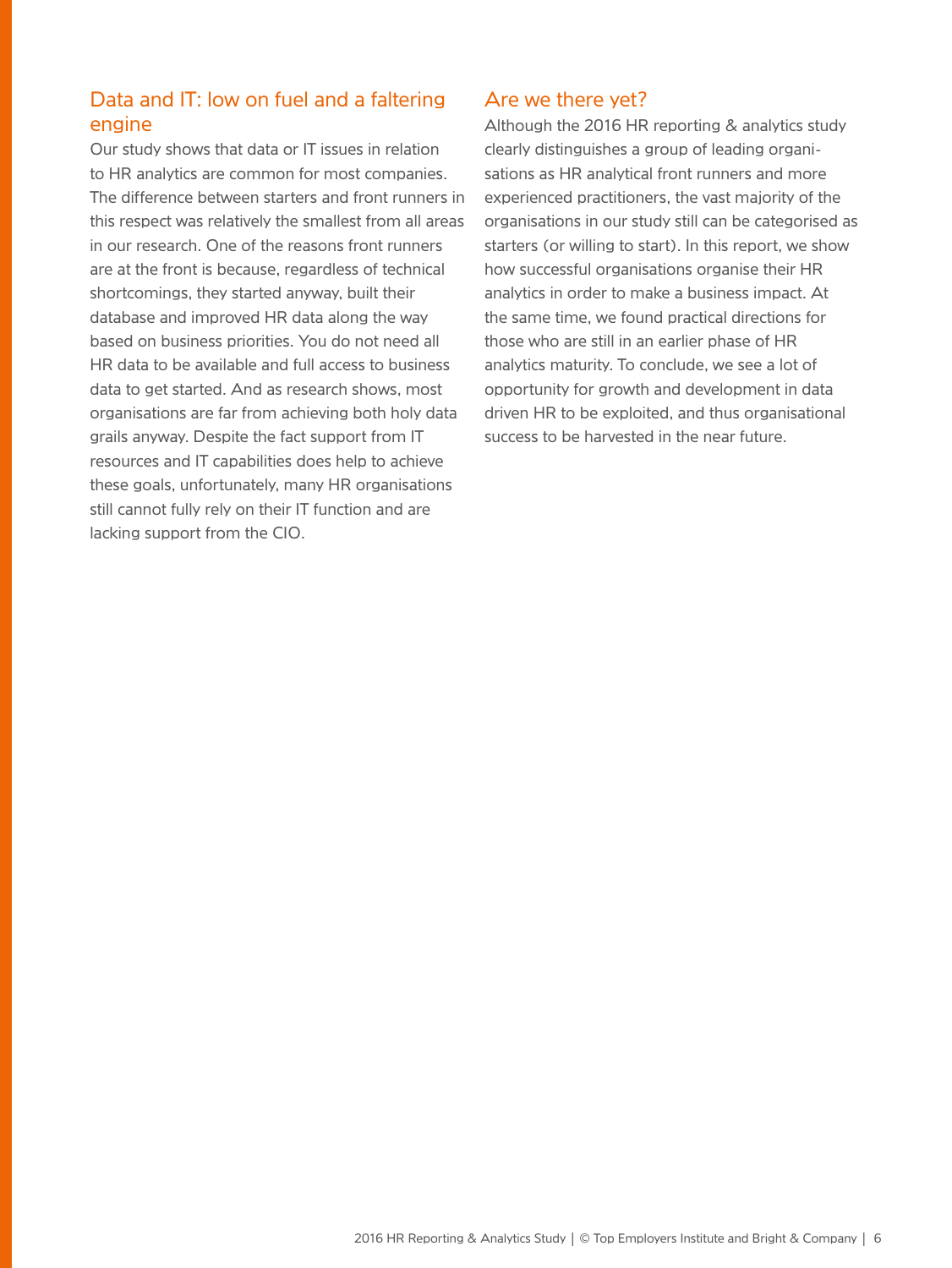## **HR REPORTING VERSUS HR ANALYTICS**

In the world of data driven HR, organisations use and analyse data in order to support decision making in the domain of human capital. In this research two forms of data driven HR are in focus; HR reporting and HR analytics. Without a broad discussion about definitions, in our study, HR reporting refers to HR reports or dashboards with descriptive metrics to support all people processes in an organisation. Similarly, HR analytics refers to all analyses on HR data and business data that involve statistics in order to measure effects of workforce characteristics and HR practices on organisational objectives and performance indicators.

- One-third of respondents are HR analytics front runners or practitioner; two-third is HR analytics starter
- Size matters, larger organisations outperform smaller organisations when it comes to HR analytics use
- Higher level of HR analytics often corresponds with higher level of HR reporting
- Organisational fundament for good data driven HR is mediocre

### Current status: basic insights, but size matters

Where do organisations stand in terms of using HR reporting and HR analytics? In our study, the ratio between high level and starter level HR analytics users is 1:2. A small group (7%) even says HR analytics is part of their daily operation (HR analytics front runners). A quarter classified themselves as HR analytics practitioners (using HR analytics in a more advanced way, but no expert level yet).

Organisations seem to have their HR reporting at a higher level than HR analytics. On average, 45% of all companies say they engage in basic reporting, while 55% says they are performing more advanced types of reporting (such as advanced metrics, integrated dashboards and customised reports).

Plus, size matters when it comes to using datadriven HR solutions. Larger organisations (2500+ employees) often use more advanced types of HR reporting and HR analytics than small and medium sized organisations (approximately 15% versus 4%). Perhaps one obvious explanation for these differences is that for larger organisations data driven insights are crucial in terms of governance.

#### HR analytical maturity goes hand in hand with HR reporting maturity

Maturity in HR reporting is strongly correlated with maturity in HR analytics. In the study, we see clear differences between starters, practitioners and front runners. HR analytics starters are mostly concerned with basic reporting (61%) and advanced reporting (38%). While the majority of HR analytics practitioners are concerned with advanced reporting (73%) and a small proportion even with expert reporting (17%). Maybe unsurprisingly, organisations who rate themselves at a high level on HR analytics, HR analytics front runners, also are strong at expert reporting (73%) or advanced reporting (20%).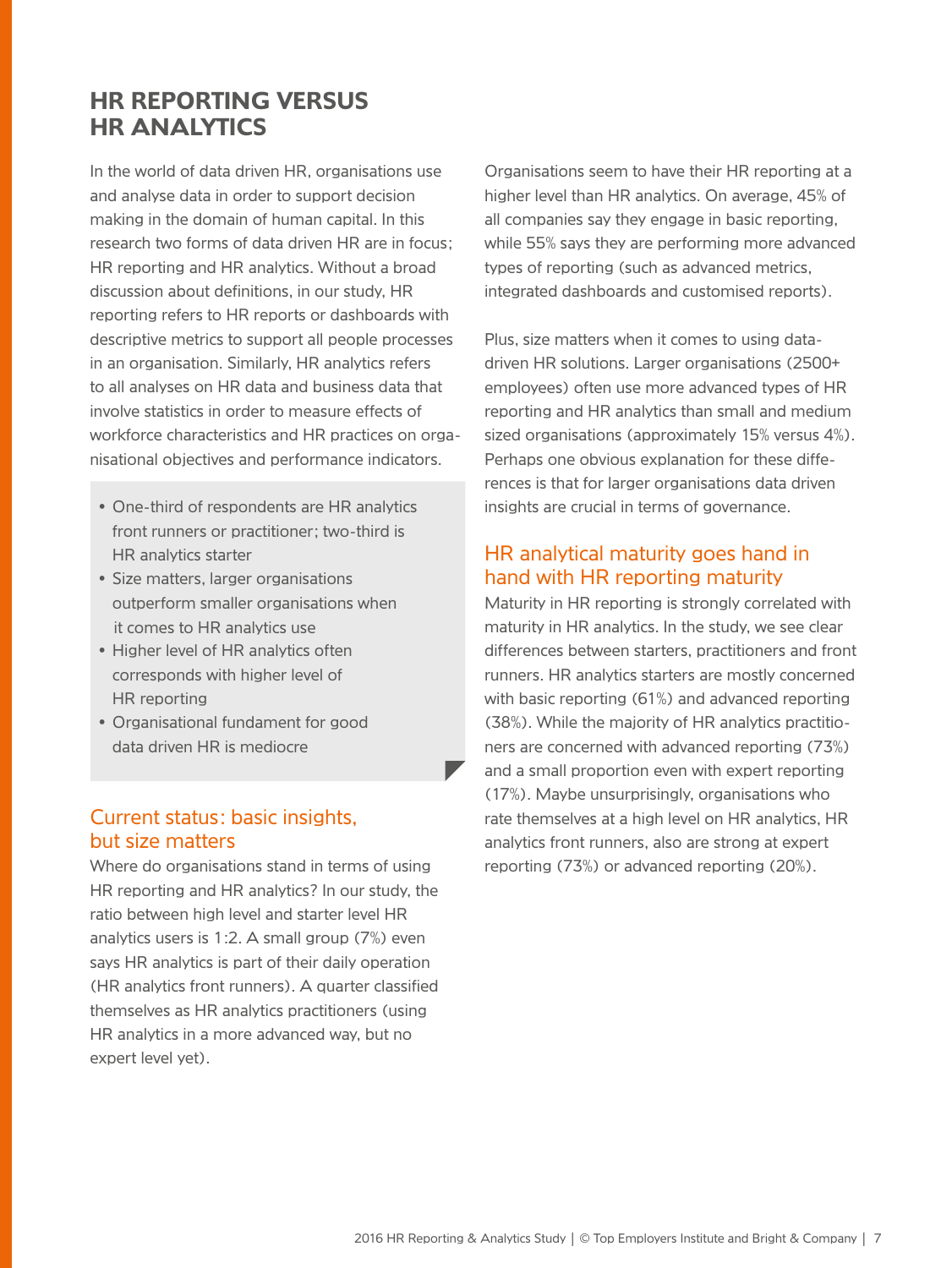#### Data driven HR approach: room for improvement

Overall, our study findings show that maximum half of the organisations do spend money and (top-down) effort in their HR reporting and HR analytics approach (See figure 2). In short, we see a stronger fundament for HR reporting, and a fundament for HR analytics in development. The difference is smallest for having a dedicated budget, and widest for having dedicated management and execution during the process.

**Fig. 2** HR reporting vs HR analytics approach

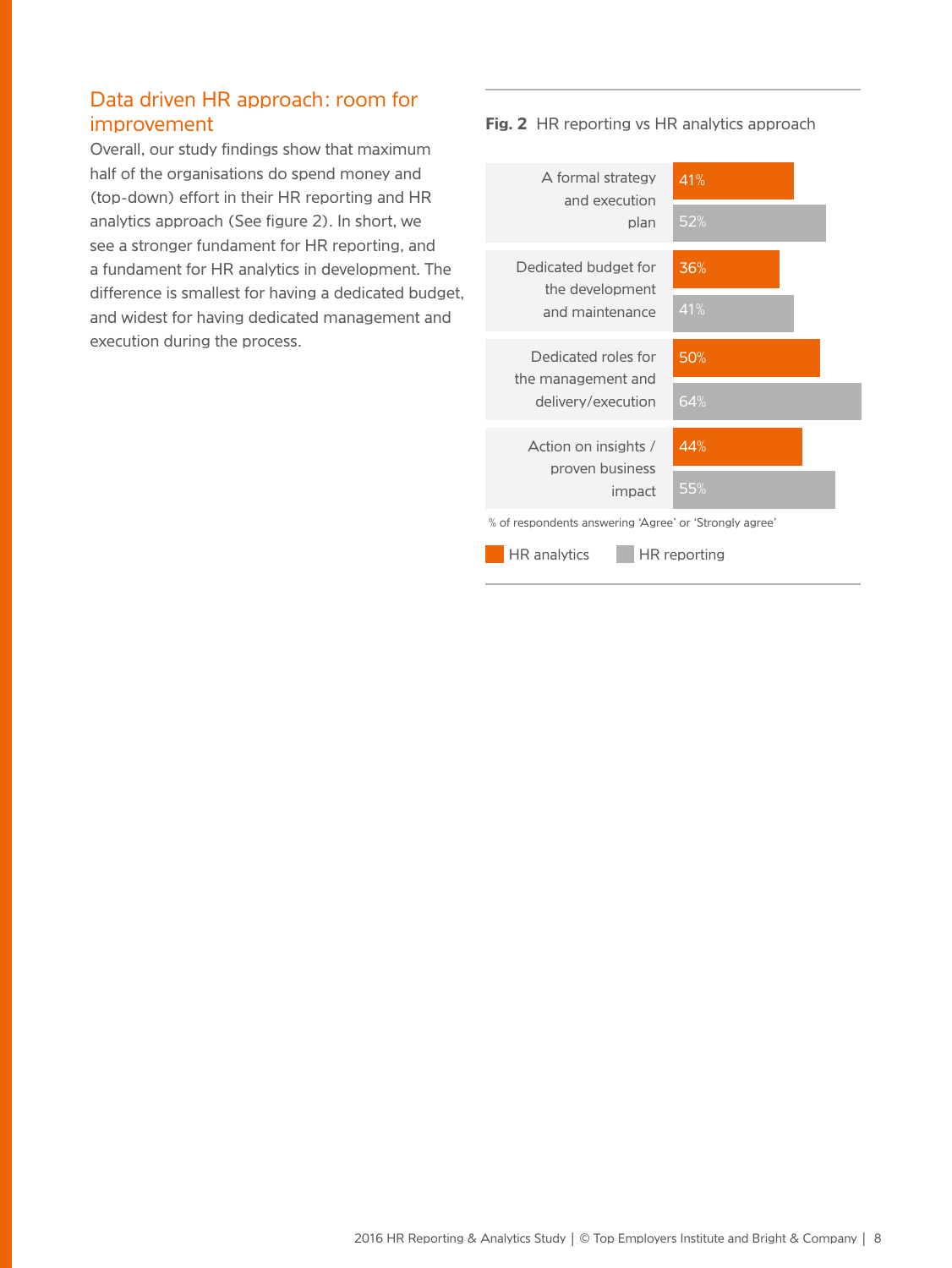## **RESULTS BY KEY FACTORS**

This report is constructed on the basis of prioritising what makes a front runner leading in their HR analytics efforts. Besides descriptive analytics, we also performed a principal factor analysis to discover potential underlying components of HR analytics maturity. From this, we derived four factors on which front runners have indicated they are focusing. As explained in the introduction, the next chapters will discuss each of these following factors, in order of importance:

- **1.** Strategic positioning of HR analytics aimed at business impact
- **2.** Support by key roles and capabilities
- **3.** Clarity on processes and roles
- **4.** Data availability and quality

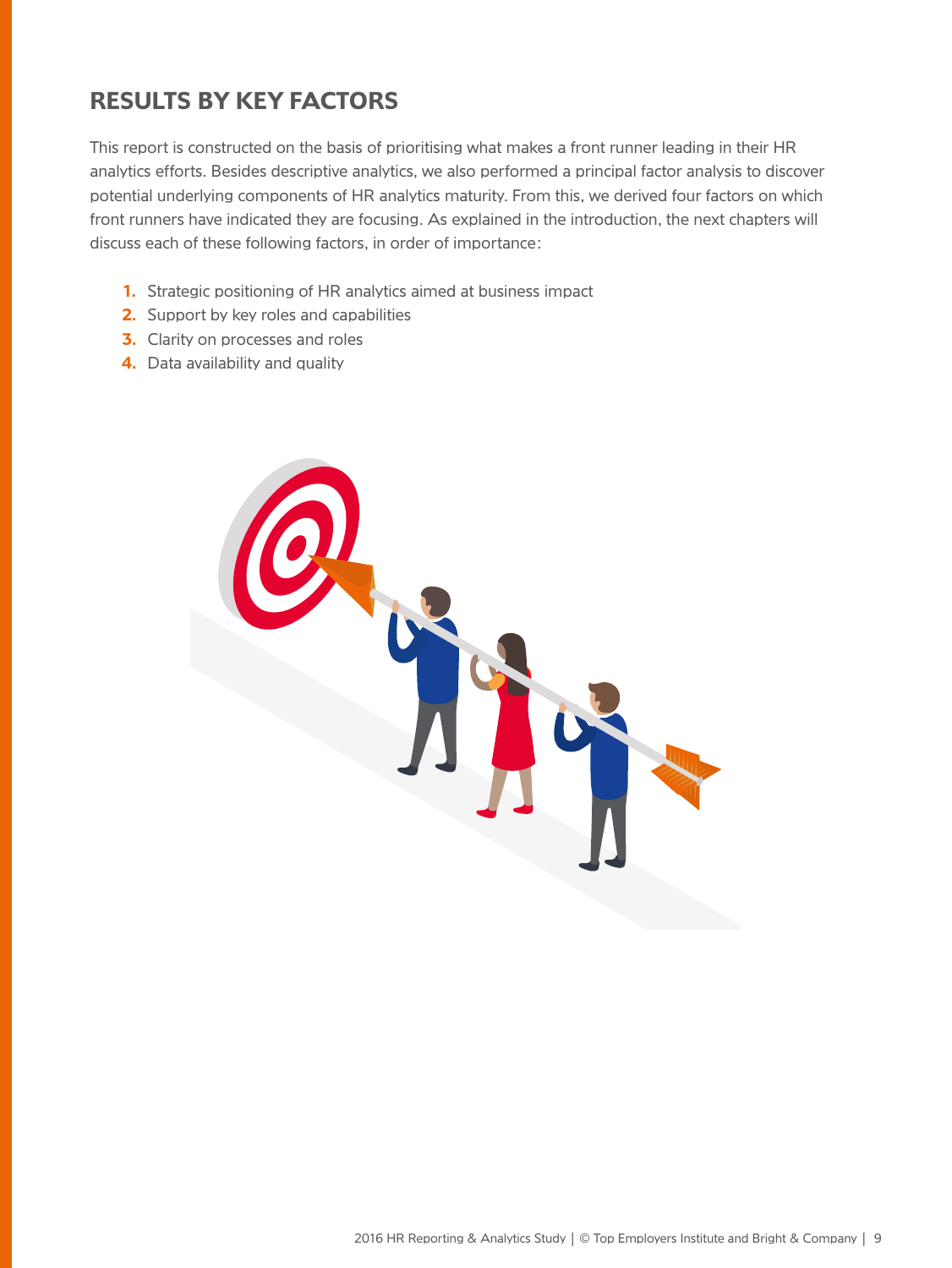## **1. STRATEGIC POSITIONING OF HR ANALYTICS AIMED AT BUSINESS IMPACT**

The first key factor for HR analytics success in our research is to have a clear strategy for the use of HR analytics in line with business strategy. HR analytics is a strategic tool to analyse and predict HR's effects on key organisation outcomes. Front runners position it as such. This means they organise all HR analytics efforts to optimise the impact of HR interventions on their business and increase the chance of successfully attaining business objectives.

- Business strategy as starting point helps focus on the right issues and insights
- Measurable business impact is the proof of the pudding for HR analytics
- A formal HR analytics strategy with senior management support creates much traction

#### Business strategy as starting point

Just like a sound people strategy should follow from your business strategy, HR analytics efforts should always be in line with business strategy if you want to make business impact with HR. Front runners indicate their people strategy explicitly mentions that data driven HR is a key factor for creating business impact. Moreover, the HR analytical projects can be clearly linked to their organisation's strategic objectives.

Organisations that build their HR analytics strategy on the foundation of their organisation strategy started with one question: what are our business objectives and how can we use analytics to optimise the effect of our people practices on attaining these objectives? An effective way to further align with business strategy in your HR analytics efforts is to talk to business leaders and ask them what their biggest hurdles are in realising their objectives. Indeed, most front runners (80%) and practitioners (65%) have also identified and prioritised issues in the organisation where HR analytics can provide the most valuable insights.

#### Business impact: the ultimate goal

Ultimately, you'll want business management to act on insights provided by HR. For that to happen, they need to see the business value of a proposed HR intervention. The power of HR analytics is that statistical analyses of HR combined with business data allows you to predict possible business improvements to a certain extent. In practice, a start to harness this power could be to conduct an inventory of key business processes that could benefit from specific HR insights. However, on average, organisations score relatively low on systematically assessing key business processes that could benefit from specific HR reports and insights from HR analytics.





Developed analytical organisations Starting analytical organisations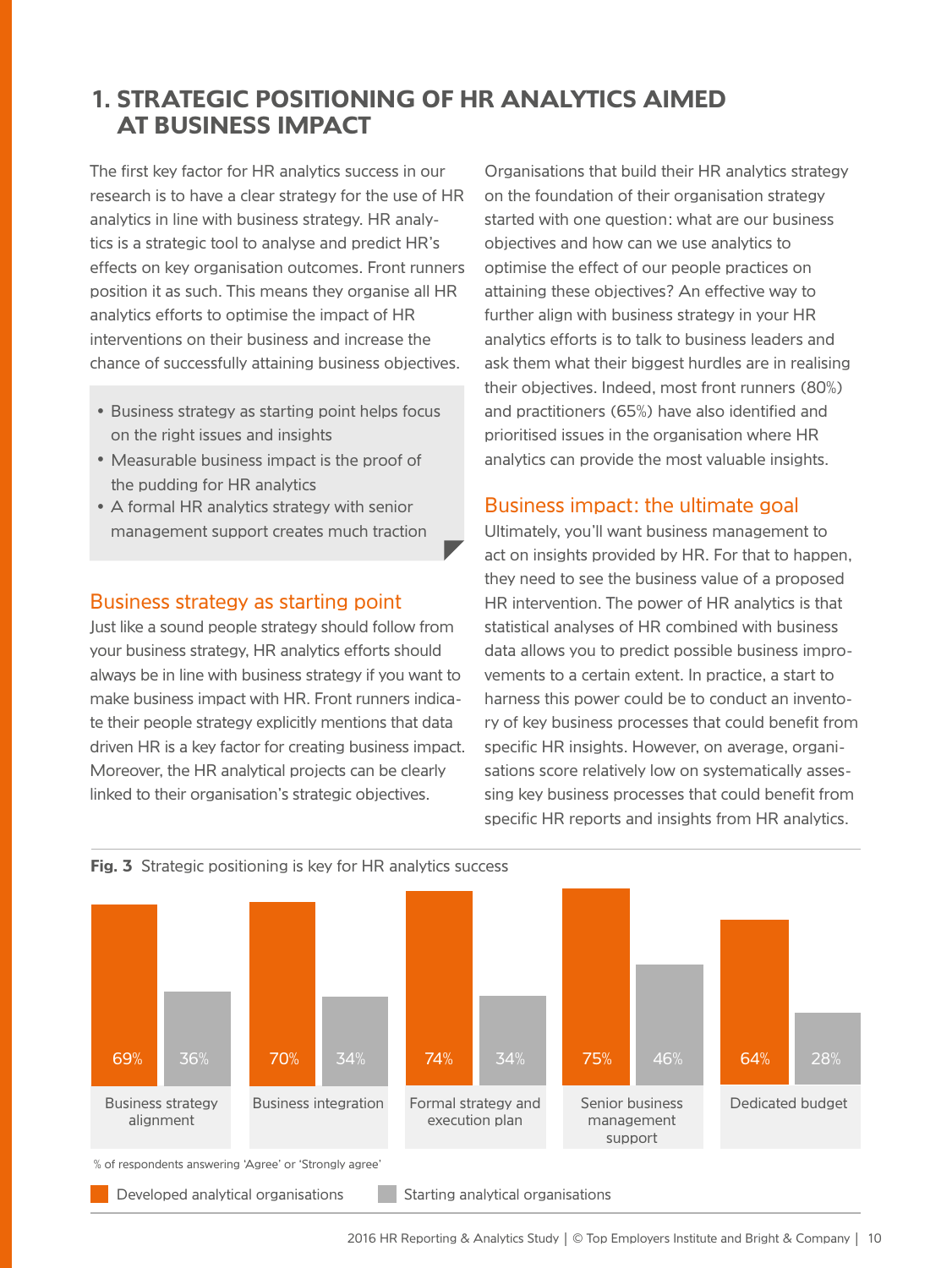Interestingly, where 4 out of 5 HR analytics front runners report that they do have systematic inventory in place, only 45% of the HR analytics practitioners do so. The most important major differentiator between low mature HR analytics organisations and higher mature HR analytics organisations is having HR analytics projects with measurable business impact.



### A formal strategy and execution plan for clear direction

In order to gain serious momentum with HR analytics, make sure to formulate a formal strategy and strategy execution plan. Actually, our research demonstrates this is one of the biggest differences between HR analytics front runners, practitioners and starters. This means it needs to be clear to all how HR analytics is positioned and used within the organisation and how this affects the organisation. When this strategy and plan is initially created, it is wise to involve all key stakeholders with at least one business sponsor and develop a short-term and long term ambition for HR analytics. A shortterm ambition helps in creating a pilot case for HR analytics, with business impact to create appetite in the organisation. The long-term ambition should be focused on creating a solid process for the delivery of key insights, working on important areas such as data quality, people capabilities, governance, and a data driven mindset.

**Three 'strategic positioning' factors that clearly standout between starting analytical organisations and developed analytical organisation:**

- 1. Having strategy for HR analytics
- 2. Performing HR analytics with proven business impact
- 3. Actively involving senior management in HR analytics project

#### **Also, HR analytics front runners have three items in 'strategic positioning' that top their lists:**

- 1. Clear link between HR analytics projects and organisation objectives
- 2. A formal strategy for HR reporting
- 3. Expected business management actions on insights from HR reports

#### Leading by example

All the former key elements cannot be accomplished if senior business management doesn't support it. It is key to help business leaders understand the potential of HR analytics and involve them to help gain focus on the right business issues. Overall, over 60% of organisations indicate senior management actively promotes the use of analytics and data driven decision-making in general. The only convincing they need is why it is also relevant for HR, which is all about ROI. It would be wise to gain insights on what investment in their people generates in terms of organisation outcomes. A simple calculation is usually enough to get their attention. To create further buy-in, front runners indicate they always have active involvement of at least one key member of senior management in HR analytics projects.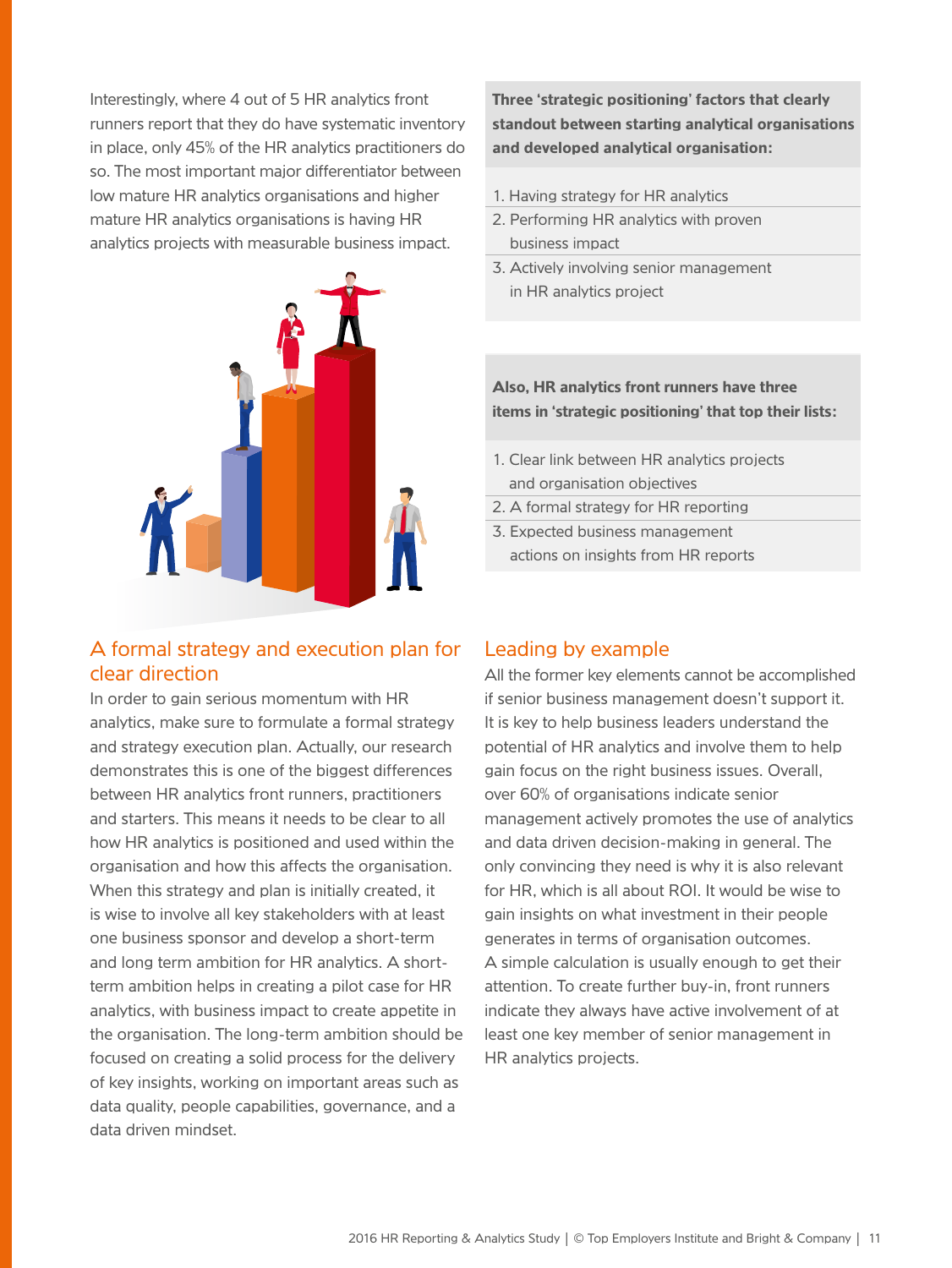#### Dedicated budget helps a lot

In order to be successful in HR analytics, there needs to be budget in order to get organised and have the means to do useful projects. This also means investments in data & IT architecture, capabilities, hiring of experts and putting together a dedicated team in order to create impact. Our research demonstrates that having dedicated budget for HR analytics is a major challenge for a lot of organisations, especially HR analytics starters, for which it ranked #2 on bottom items, only 23% of HR analytics starters (strongly) agree. These results underpin that it is a strong differentiator between more advanced HR analytics user groups and HR analytics starters.

#### TOP 3 TIPS TO GET STARTED

In order to get ahead in HR analytics, make sure that

- 1. your HR analytics ambitions are explicitly mentioned in your people strategy
- 2. your HR analytics efforts are in line with business strategy
- 3. you aim for the improvement of business processes with HR analytics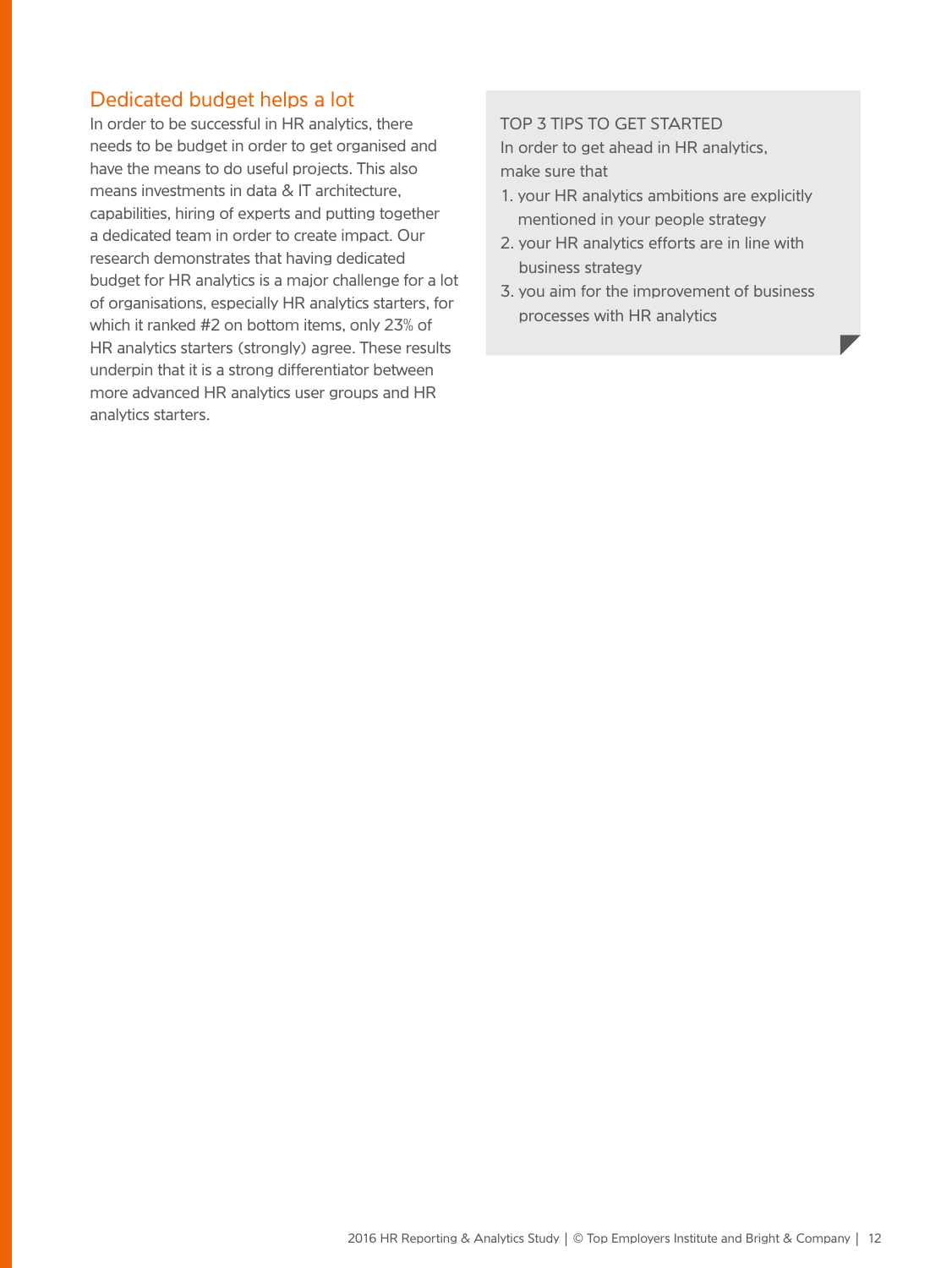## **2. SUPPORT BY KEY ROLES AND CAPABILITIES**

The second key factor for HR analytics success in our research is to have key roles and capabilities in place to be able to execute all necessary tasks in HR analytics projects. Analytical capabilities, IT capabilities and management capabilities are important, but front runners also acknowledge the importance of the business partner capabilities as linking pin between business and HR.

- Dedicated roles for management and execution of HR analytics projects help to focus
- Wanted: deep analytical capabilities and data savvy HR business partners
- IT and CIO support is a point of concern for many organisations

#### Dedicated roles for management and execution

In practice, we see that in starter organisations, HR analytics activities are often assigned to the same team or person as HR reporting tasks. Time is mostly spent on HR reporting due to immediate urgency and HR analytics is put on a slow side-track or on hold completely. Our research indicates that HR analytics front runners and practitioners have more dedicated management and execution roles for HR analytics projects and active support from senior management for these projects compared to HR analytics starters. Second, almost two-third (64%) of all respondents (strongly) agree with having dedicated roles for management and delivery of HR reports. Moreover, this aspect is in the top 4 of highest rated items for all three HR analytics maturity levels and the difference between starters and front runners is significantly bigger when it comes to 'dedicated roles for HR analytics' than 'dedicated roles for the management and delivery of HR reports'.

#### Getting senior management on board

Not only should senior management be involved in HR analytics projects in order to link to strategy and provide business support, it is also important that senior management is supportive of HR analytics in

general. Key roles for senior management support are CEO, CFO, CHRO and CIO, and each one of them could be convinced of the added value of HR analytics in a different way. Focusing on our research outcomes, it seems there is more agreement than average on using data-driven decision-making on workforce issues by senior managers (58%). A special role is given to the Chief Information Officer: 67% of front runners say their CIO is a key sponsor of HR analytics within their organisation which is a surprisingly low number. In fact, in most organisations CIO support for HR analytics is lacking with only 30% agreement on this statement in total.

### The HR business partner as linking pin

The HR business partner role is very important in the context of data driven HR. Their role is to understand both business and HR and figure out how HR can help solve business issues through analytics. For HR analytics to work, you need HR people who understand how analytical techniques and technologies work and how to use these techniques and technologies. Moreover, HR business partners should be able to understand, interpret and advise on analytical outcomes. This helps them fulfil their role as linking pin. In our research, nearly all front runners indicate that their HR business partners and/or HR managers are able to explain analytical outcomes and translate them into clear actions for the organisation. On this item, there is a big difference between starters (35%), practitioners (56%) and front runners (93%) indicating HR business partner capability is a serious factor for HR analytics maturity.

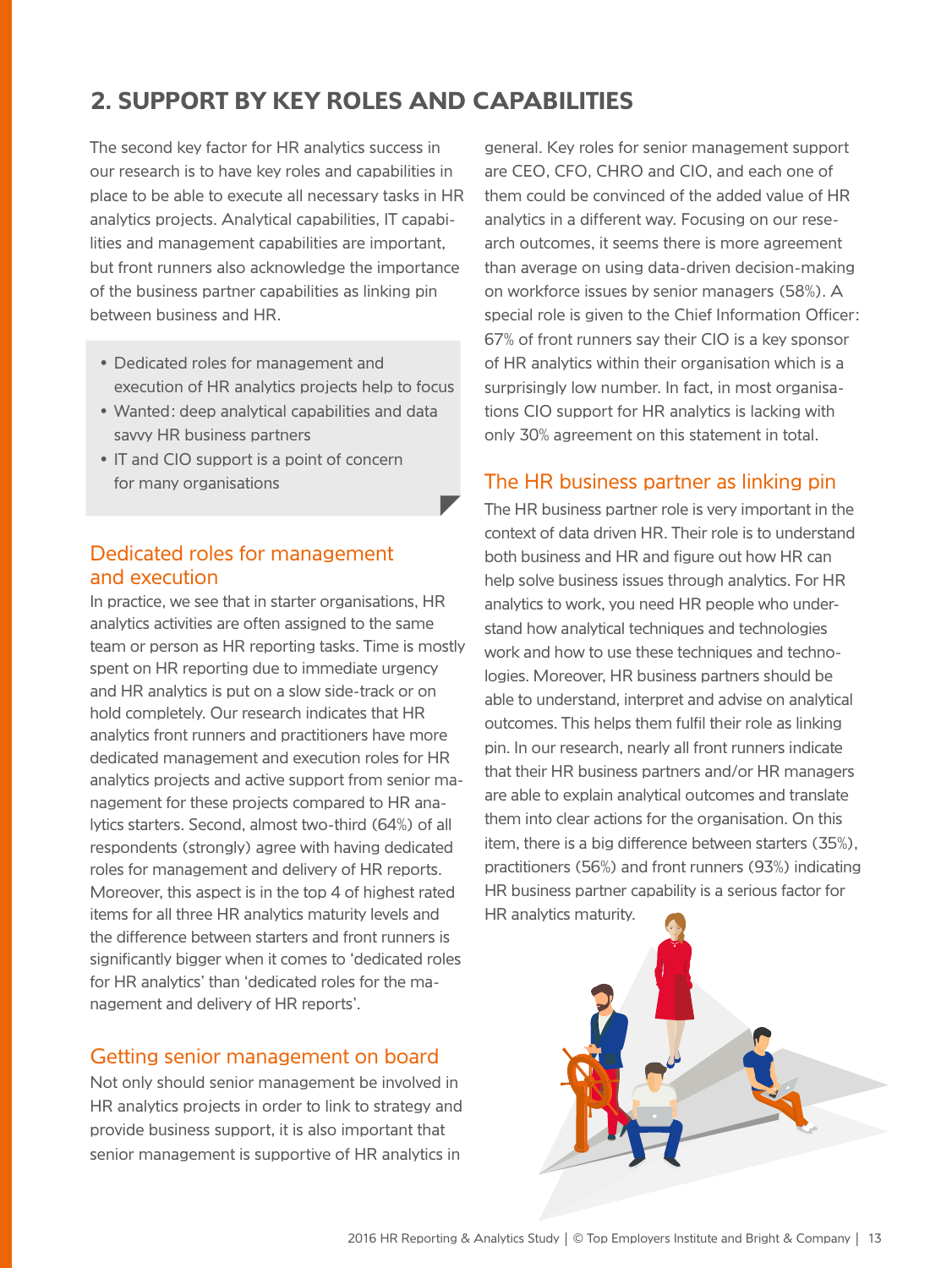#### The luxury of in-house analytical capabilities

In order to create relevant insights from HR analytics, you need people who can understand a research question, create a research model and perform the necessary analysis. In this function data science meets HR and although it is very helpful to have HR experience and knowledge in this function, it isn't a top priority. Our research shows that some organisations (42%) choose the operating model of a shared analytical function where data scientists perform analyses for the whole organisation (business, finance, operations, marketing and HR) and work in close harmony with subject matter experts. These are usually more mature organisations in terms of HR analytics. Still, many organisations are struggling to tap into analytical capabilities in-house; almost half of respondents indicate they have no analytical professionals with statistical knowledge, while front runners seem to have relatively less issues with finding the right analytical talent and experts and often employ a HR analytics manager with consultancy skills and statistical background.

#### IT support remains an issue

Without proper support from IT any effort to leverage data driven HR will be strained. You'll need to work together closely with the IT department to collect and improve HR data, gain access to other data sources and the latest statistics tools. In practice, we often see that IT capabilities are a bottleneck. There are often many different systems for gathering an ever-growing diversity of data.

#### **Front Runners Practitioners Starters** CIO is key sponsor analytics 60% 50% 33% 67% 42% 21% Sufficient IT capabilities for analytics % of respondents answering 'Agree' or 'Strongly agree'

A proper data warehouse can be the solution to link all data, but in practice we see that relatively few organisations have the services to simply link data and create easy access. The results of this research show that the biggest challenge cited by HR analytics front runners, is IT support in terms of adequate capabilities to stimulate the use of analytics within the organisation. Only 60% of front runners indicate their IT department has the capabilities to support the use of analytics within the organisation. Although there is a significant difference between starters and front runners in this area, the difference is not particularly high. It seems that support from IT is not optimised in most organisations. This is stressed by the lack of CIO support mentioned earlier in this chapter.

#### TOP 3 TIPS TO GET STARTED

In order to get ahead in HR analytics, make sure that

- 1. you have dedicated roles assigned within the analytics process, both for HR Reporting and HR analytics
- 2. senior management is supportive of data driven decision making and data driven HR, more specifically
- 3. HR business partners make a shift towards the new capabilities needed for HR analytics, that is:
	- they should be able to unravel relevant business issues into HR analytics questions and projects
	- they have to understand the basics of analytics techniques and technologies
	- they must be able to interpret outcomes and formulate practical implications that are part of a broader business case, all aimed to facilitate relevant decision processes

**Fig. 4** IT support a worry for most organisations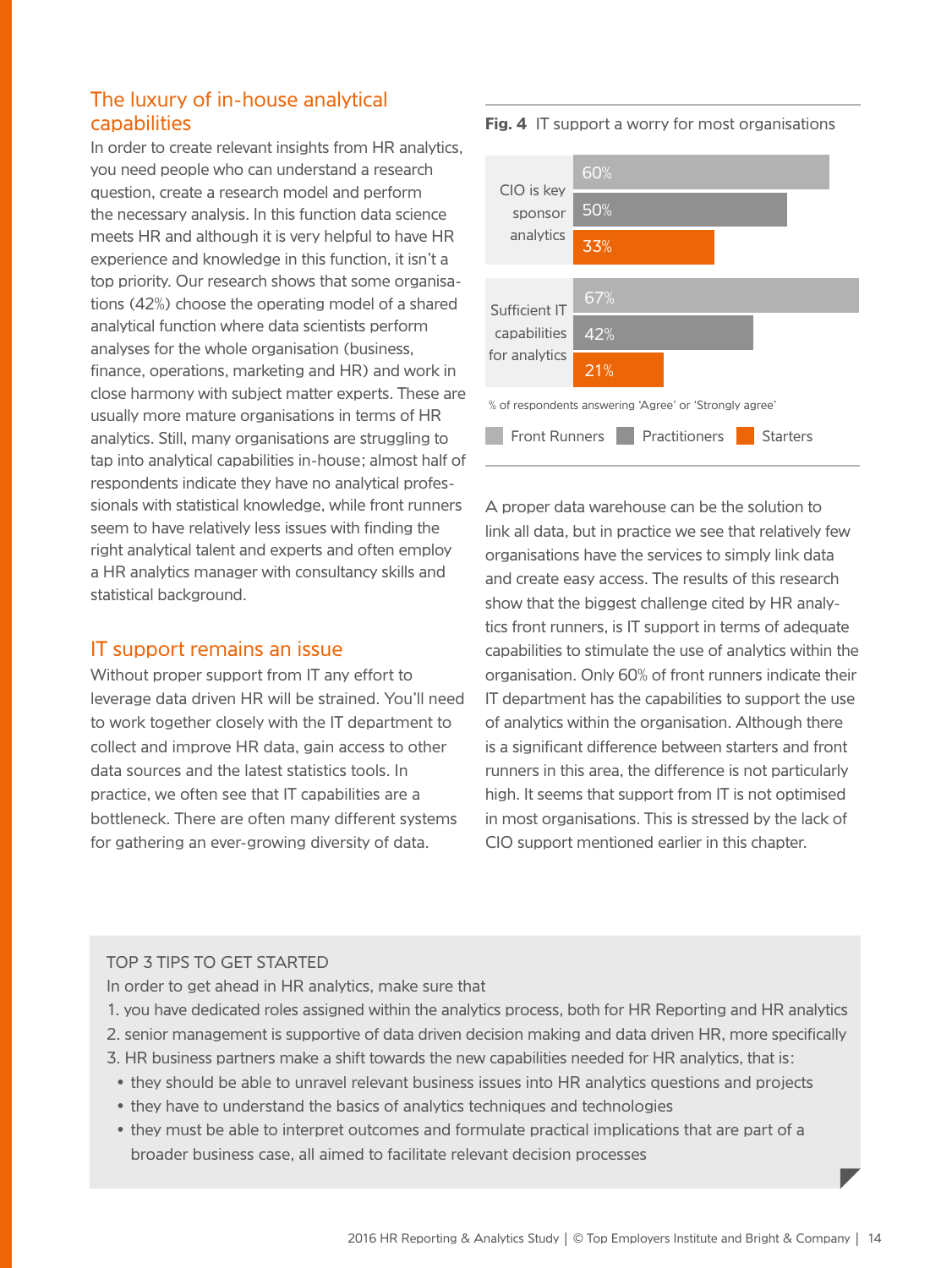## **3. CLARITY ON PROCESSES AND RESPONSIBILITIES**

Another key message from our study is: successful execution of HR analytics requires good governance. In other words, all key players and other stakeholders are on board and involved, know what to do, and understand the relations and interdependencies between roles. Plus, all the activities related to the execution of HR analytics should not only be evident and unambiguous, but also well-documented, accessible and communicated to all people involved. Involvement of key stakeholders (for example when designing processes) means involving decisionmakers and experts from business and other departments such as Finance and Operations. Creating a data driven culture is not easy. It is a long-term change process.

- Clarity on HR analytics roles is easy, key stakeholder involvement is more challenging
- Proper HR analytics process documentation is not common practice
- Creating a data driven mindset takes time and effort

#### A data driven mindset starts with clarity on roles and responsibilities

Implementing and executing data driven HR means transforming to a more data driven mindset. Creating this mindset is not easy for organisations nor for the people involved.



For HR professionals and specifically HR Business partners, a lot will change when it comes to the required and needed capabilities to do their work. One of the key success factors in change management is to make sure everyone knows how the change will affect the daily operations of one's role and responsibilities. It will be no surprise that while implementing a new process like HR analytics, it is equally important that everyone knows their position within the (HR analytics) value chain in order to achieve an optimised outcome.

#### **Fig. 5** Good analytical cooperation challenge for starters



While the majority of organisations (64%) have set dedicated roles for management and delivery of HR reports, close involvement of all key stakeholders poses a bigger challenge for most organisations. This aspect is ranked at the lowest five items in the research. Yet, good cooperation within the HR analytics process is key for the delivery of data driven HR insight. Most front runners (87%) involve their key stakeholders in this respect (e.g. essential players are informed and clear about their roles in the process). Moreover, they also largely agree on having clearly documented activities and capabilities in regard to HR analytics for all relevant roles within HR.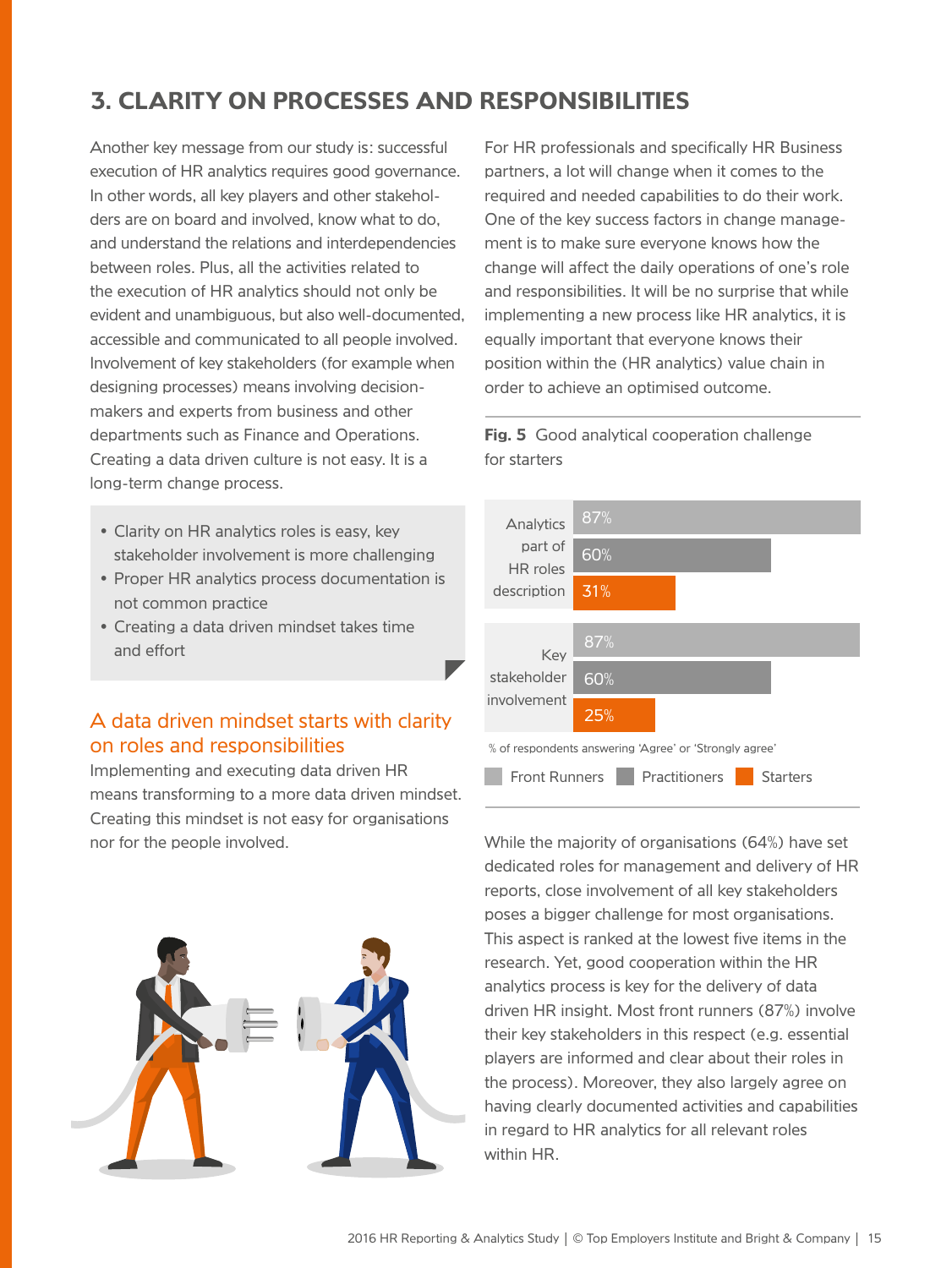Organising for an effective HR analytics pipeline Good cooperation also means having clear and well-documented processes to deliver data driven HR insights. This forces you to have a clear vision on the process as a whole and the understanding of one's role within the process. This is a must for a well-oiled working HR analytics machine. Just as important is the communication and training of people working with the process.

Having properly documented data driven HR processes is not necessarily common sense, as our study shows. Just one out of five starters and just over half of the practitioners say they have adequate process documentation available. At the same time, two-thirds of the frontrunner and practitioners HR analytics have HR analytics activities and capabilities well-documented in their HR job descriptions (compared to 30% of HR analytics starters).

#### TOP 3 TIPS TO GET STARTED

In order to get ahead in HR analytics, make sure that

- 1. there is role clarity for every role within the HR analytics delivery process
- 2. you especially put extra effort on the roleclarity and involvement of key stake holders
- 3. the HR analytics delivery process is clear and well-documented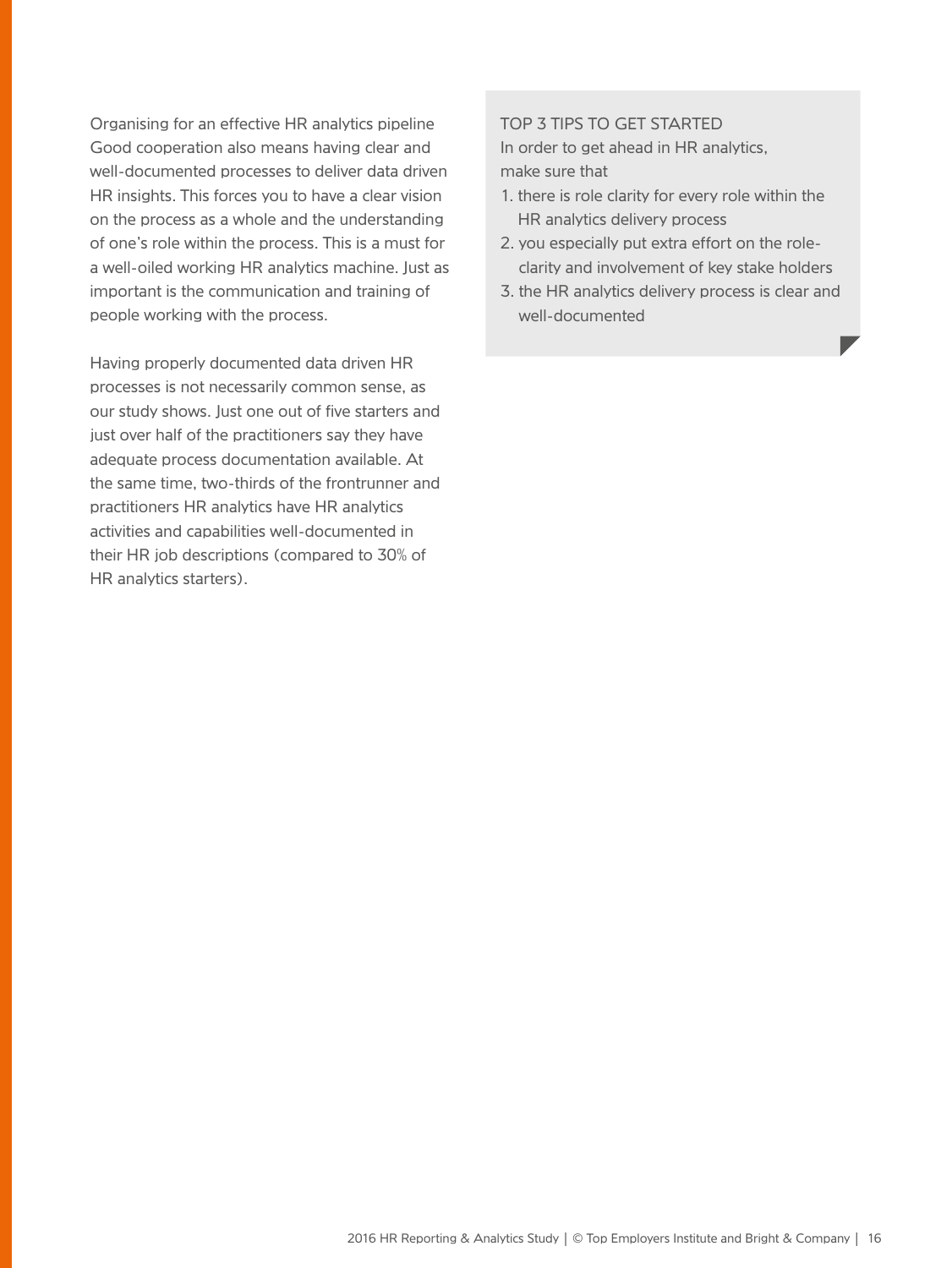## **4. DATA ACCESSIBILITY AND QUALITY**

The fourth key factor for HR analytics success in our research is easy accessible and reliable data. With accessible, we mean that the needed data field is available for analytics when records of all data are obtained in an editable format by the data specialist with only one or few actions. And with reliable data we mean that the data has a certain accuracy (correct, reliable, up-to-date and free of errors). HR analytics practitioners and front runners view having readily available data with high quality standards as an important predisposition for HR reporting and analytics.

- Access to HR data and business data is a challenge, especially for starters and practitioners
- Getting data quality right is a worry for most organisations
- Data governance and compliance has been taken care of in most organisations

#### Data access is not a given

Over time, organisations started collecting more and more data in different places and systems. Most organisations have created difficult infrastructures to link data to each other, requiring a specific IT skillset as mentioned in the roles and capabilities chapter. When access to data is restrained, a lot of time and effort needs to be put into creating a dataset ready for analysis. Eighty percent of front runners state that HR data is easily accessible to those who need it within their organisation.

The accessibility of HR data (to anyone who needs it) poses a challenge for most organisations however, and scores relatively low. For HR analytics practitioners, it is their biggest challenge, ranking this aspect as number 1 of the items with lowest average scores. Moreover, in HR analytics, preferably also business data is used and linked to HR data. Access to business data by HR for the benefit of HR analytics is, although relatively speaking, one of the biggest challenges for HR analytics front runners (stating it as number 2 on the bottom of the ranking). Overall, half of the organisations cite HR has access to business data for analysis purposes. At the same time, the number of HR analytics practitioners and front runners that agree with this statement is not overwhelmingly high (less than 70% combined).

#### Data quality still worrisome for most

To realise business improving HR analytics results, HR and business data should not only be available for analysis, but also of a certain quality. Almost all (85%) front runners indicate that the HR data used in their organisation has a high level of accuracy (correct, reliable, up-to-date and free of errors). Without good data quality, HR analytics fails to produce reliable insights. Interestingly, just over half (52%) of the HR analytics practitioners agrees with having a high level of data quality. Yet, more than 85% of the HR analytics frontrunners agrees its HR data quality is accurate and reliable. Still, it is still common in most current HR analytics projects to spend a significant amount of time on data selection and data cleaning.



v

#### **Fig. 6** Data basics a challenge for most organisations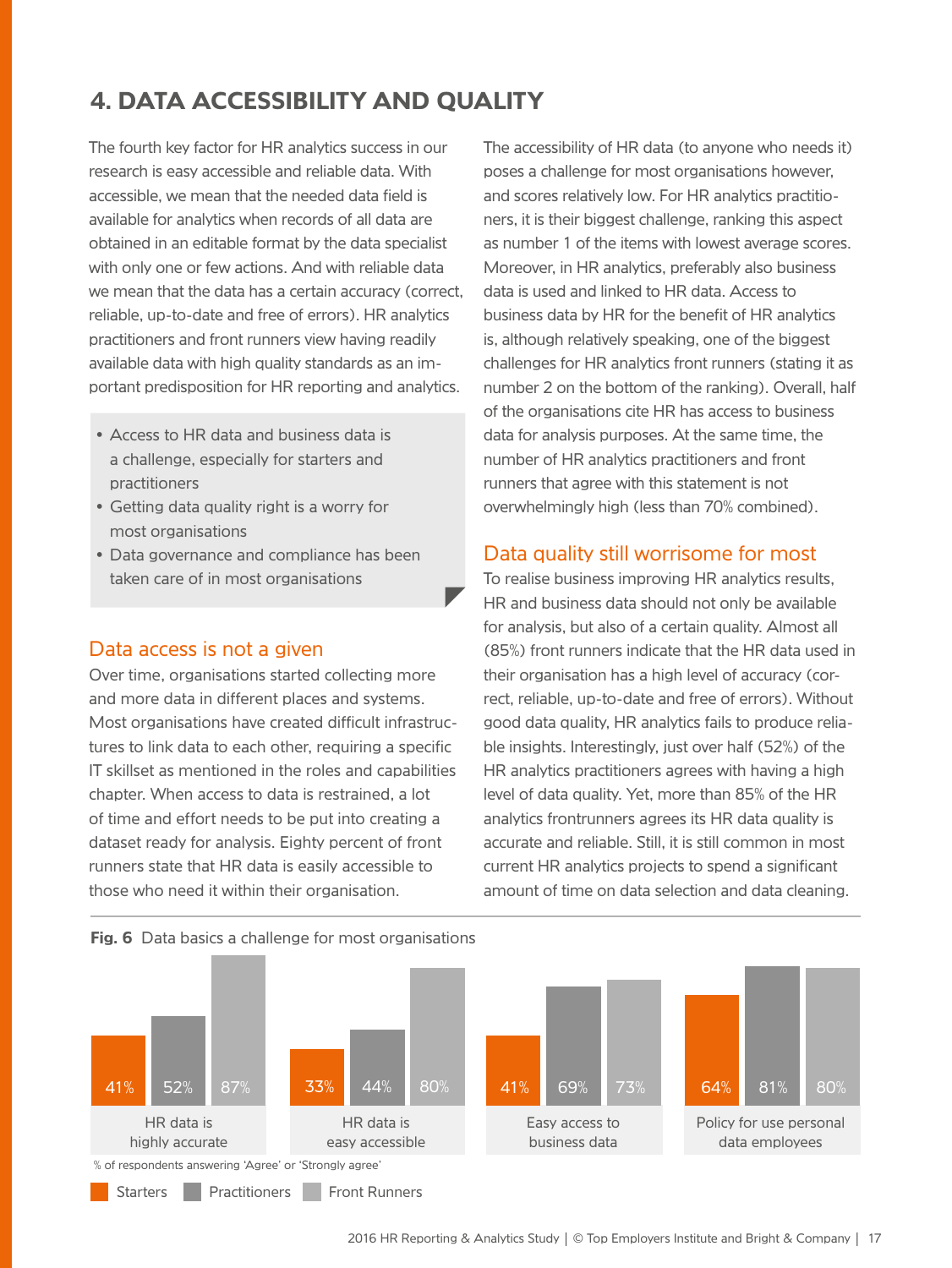

#### Getting up to speed with data governance

It is important that the use of HR data meets specific privacy standards since the used data is about people. There are strict ethical and legal standards to comply to and meeting those standards is often considered a rocky road for many organisations. It means dealing with works councils, compliance and legal in order to have a unified and documented set of agreements on how to deal with people data. The key to success is to start identifying the total landscape and specific requirements through data governance. Also, involving the relevant stakeholders and consulting with legal in time can make your analytics journey a lot easier. In our research, almost 7 out of 10 respondents agrees on having documented guidelines and/or policies for the use of personal employee-data. For HR starters and HR practitioners this aspect is even scored as a top 2 item, so we can conclude that the importance of having guidelines and/or policies for the use of personal data from employees is getting the attention it needs in participating organisations.

#### TOP 3 TIPS TO GET STARTED

In order to get ahead in HR analytics, make sure that

- 1. your data, both HR and business related, is easily accessible by all parties that need access
- 2. your data, both HR and business related, is of good quality and be aware of the time it takes to obtain accurate and reliable data
- 3. the processes for data privacy and governance of data are consulted with all stakeholders involved (including legal and compliance) and documented clearly before you start your data collecting and analyses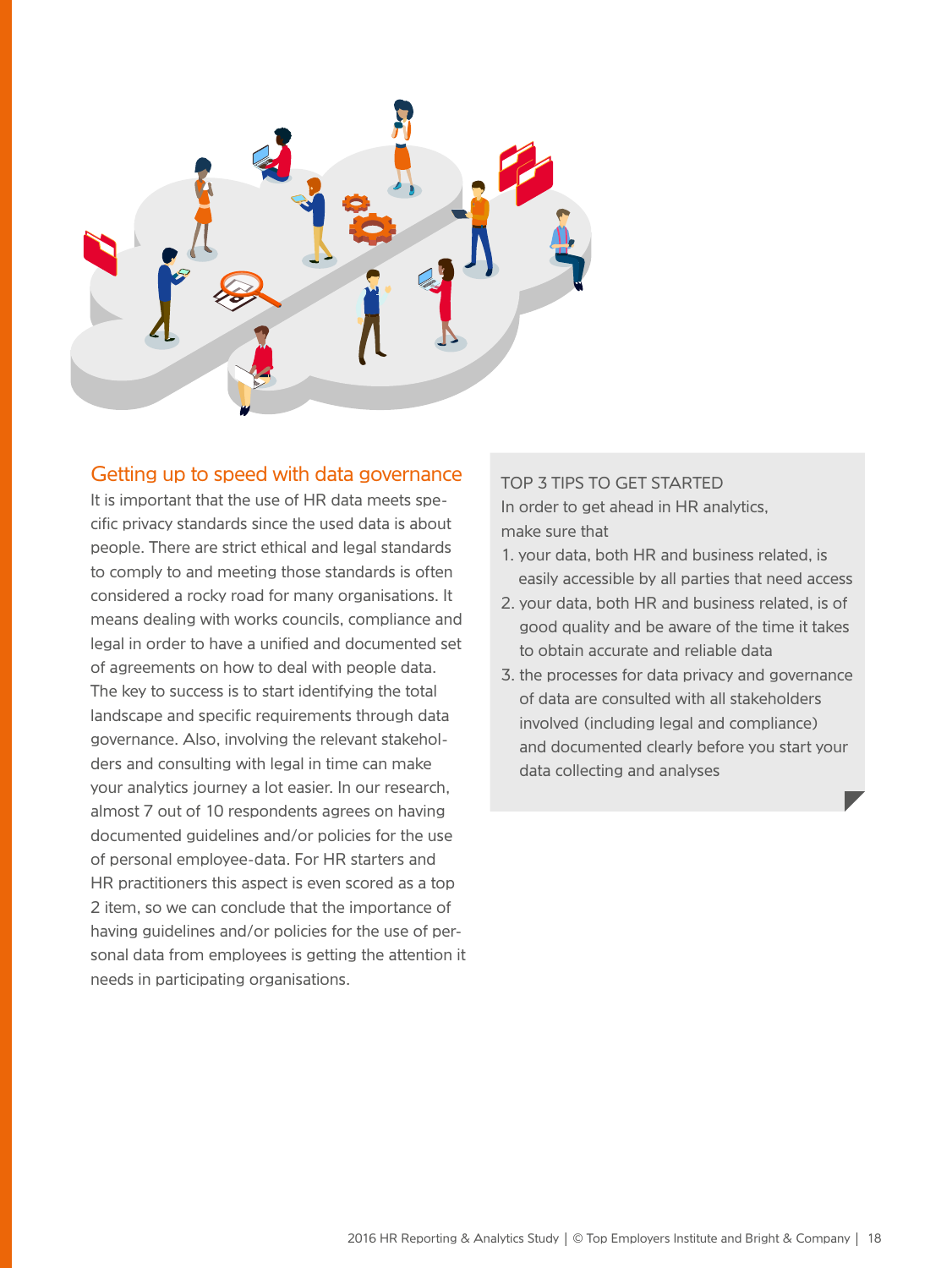## **CONCLUDING THOUGHTS**



How did HR as a discipline start out? As is often the case, the army and navy were the first users of advanced techniques to develop their people and it began out of an urgent need to organise people to ensure the proper delivery of results for competitive advantage. This is something that has never changed as we still have organisations with people who need to deliver results in order to reach common objectives.

However, organising people for organisational success has grown more complex as the world of work diversified and became more global over the past century. HR has grown into a range of specialisms to serve specific needs for different cultures. This has made HR organisation complex in itself, resulting in all kinds of governance and operating models but the HR discipline still boils down to one common goal: getting people organised to maximise organisation success.

As it turns out, HR analytics is a great method to contribute to this goal. It uses data and statistics to create clarity on relationships between the way we organise our people and organisational success. It can therefore be a valuable strategic tool for an organisation and this is starting to dawn with organisations on a global scale. As our study shows, positioning of HR analytics within the strategic realm of the organisation is crucial to make progress.

Although it is a small group that is already integrating HR analytics as an extension of business strategy (and as part of daily operations), we see HR analytics is gaining traction in the market. This means many organisations would like to get started with this methodology but do not know where to begin, do not have the time and support or are hesitant to begin due to technology immaturity. Fortunately, our study pinpoints many aspects of what starting organisations can learn (and further develop) from leading analytical companies at the frontline. One of the main implications from this research is to try and start small but with a case that can show real impact from the HR domain on people or business results. The actions following this case takes HR back to its core function: organising for success.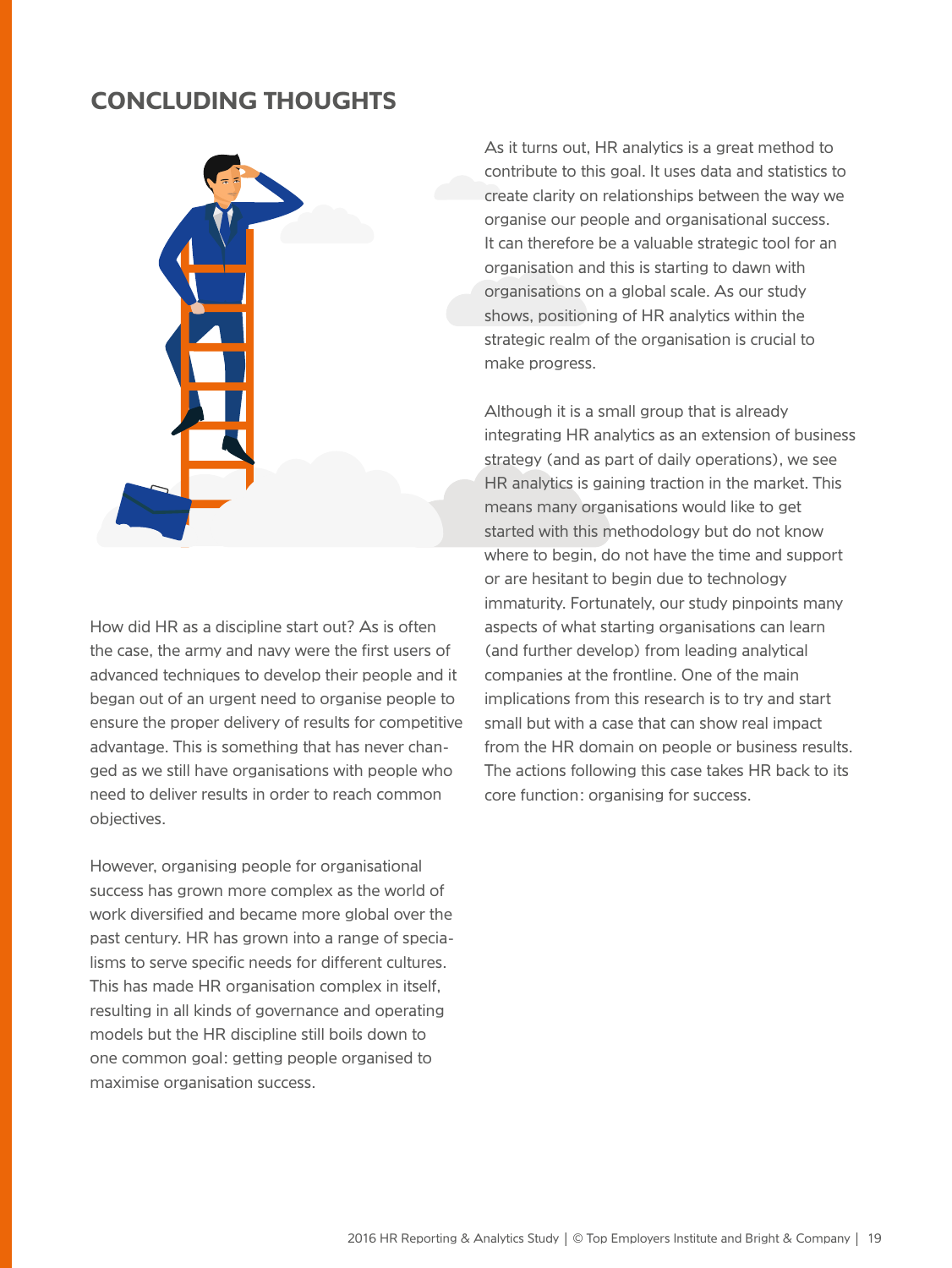## **APPENDIX**  Hungry for more data?

**Fig. 7** HR analytical maturity goes hand in hand with HR reporting maturity



HR Reporting versus HR Analytics

Mean Scores 1-5

Our organisation has documented guidelines and/or policies for the use of personal data from employees The organisation has dedicated roles for the management and delivery of HR reports It is common for the senior management in our organisation to make important decisions about the workforce based on data driven insights The HR analytical projects can be clearly linked to our organisation's strategic objectives 3,69 3,59 3,56 3,45

#### HR Reporting level

#### promotes the use of analytics and datadriven decision-making in general 3,69

Our senior management actively

**Fig. 8** Leadership is mostly already convinced of

data driven approaches in organisations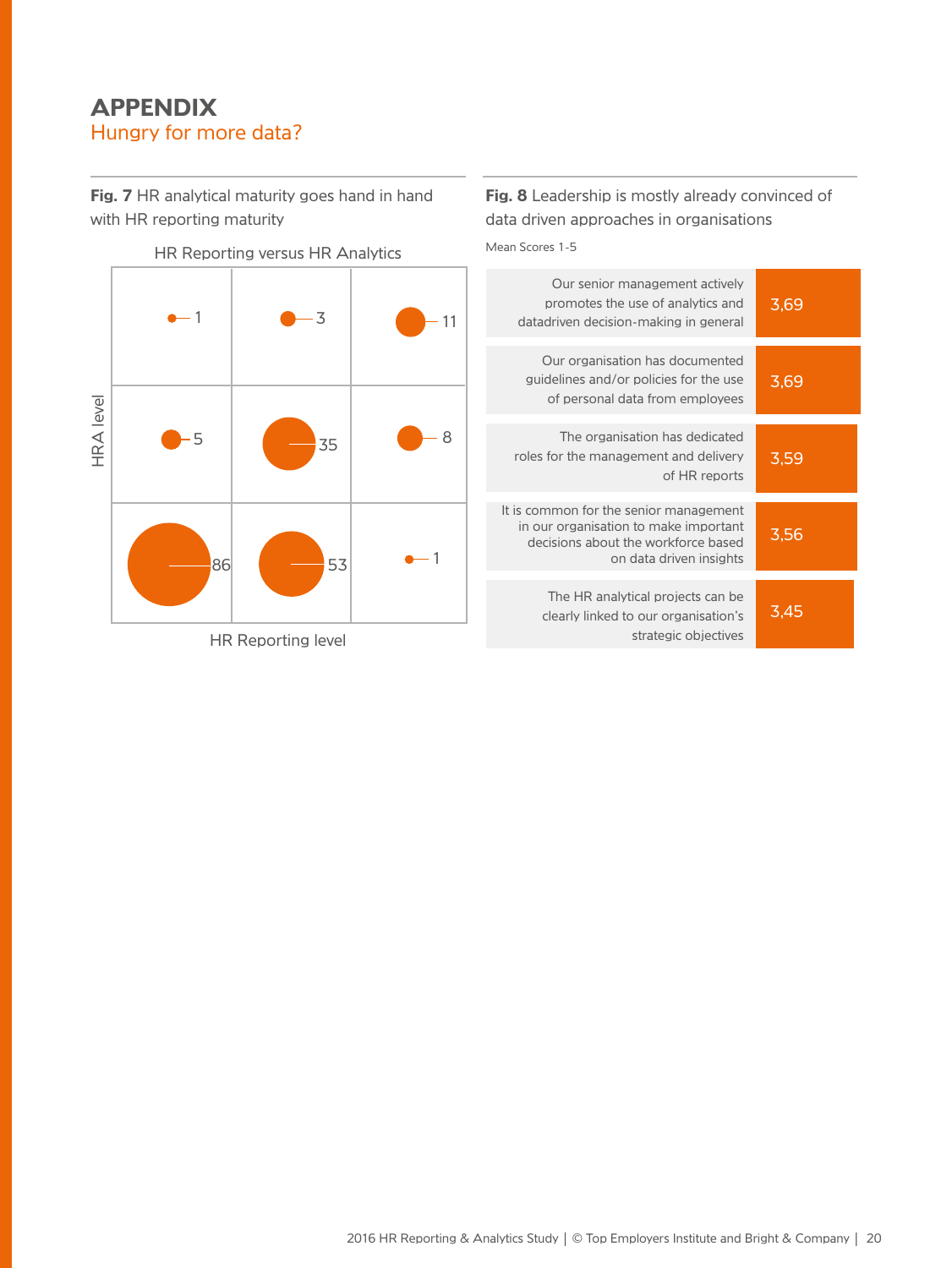## STRATEGIC POSITIONING

**Fig. 9** Most front runners have identified and prioritised issues in the organisation where HR analytics can provide the most valuable insights **Fig. 10** The most important major differentiator between low mature HR analytics organisations and higher mature HR analytics organisations is having HR analytics projects with measurable business impact



**Fig. 11** Although there is agreement in most organisations that senior management supports data driven decisionmaking, dedicated budget for HRA is still missing, especially with starters

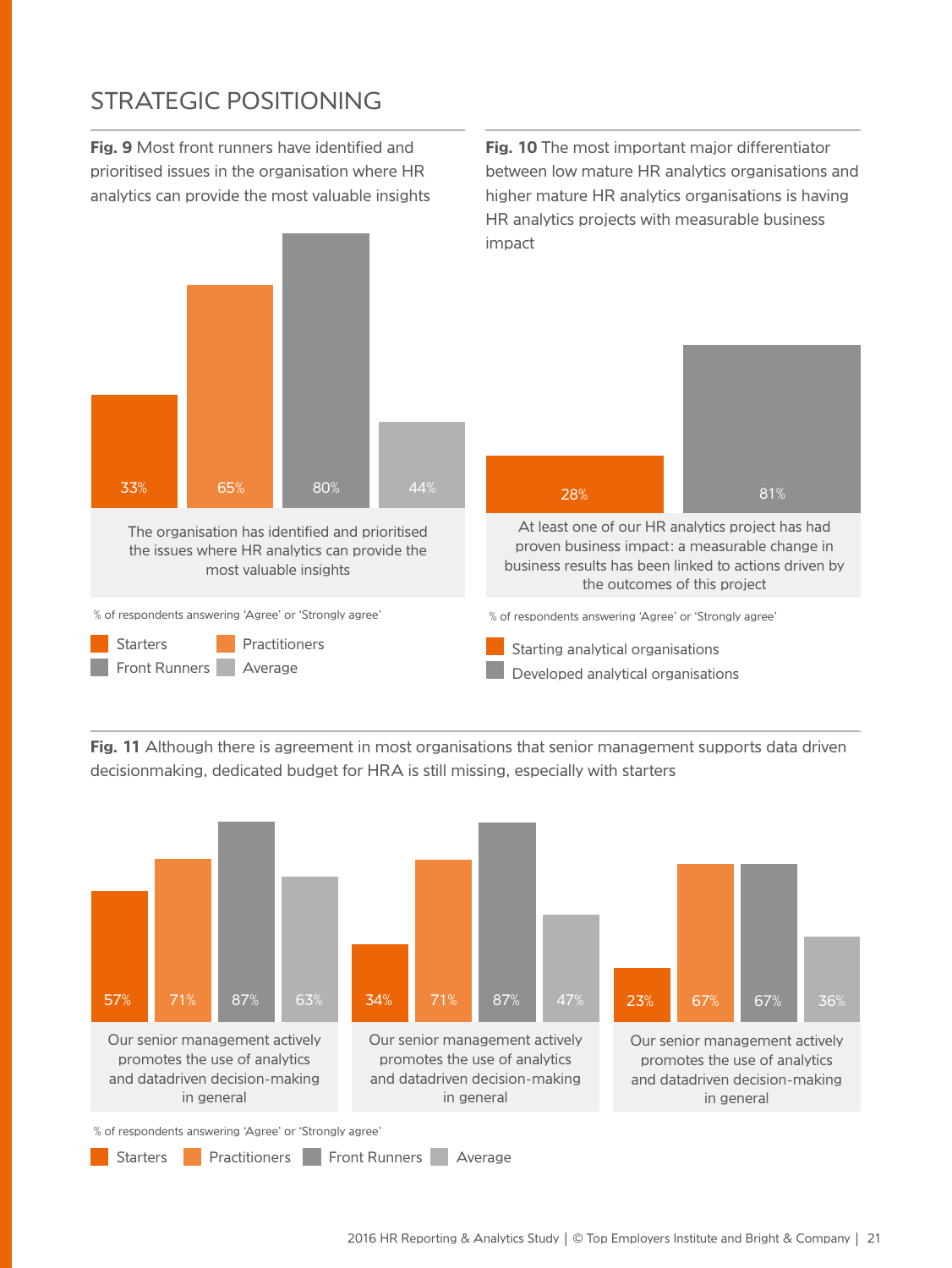## SUPPORT BY KEY ROLES AND CAPABILITIES

**Fig. 12** A key factor for HRA maturity is having dedicated roles for management and execution



% of respondents answering 'Agree' or 'Strongly agree'  $\%$  of respondents answering 'Agree' or 'Strongly agree'

Starters **Practitioners** Front Runners **Average** 

**Fig. 14** A big differenece between starters and front runners in in-house analyticsal capabilities could be due to the fact that these front runners also score higher on central analytical function item



There are analytical professionals in the organisation who can create advanced statistical models and algorithms using specialised applications (such as R, SPSS, Qlik, Tableau)

HR analytics is managed and executed centrally in combination with the other analytical activities in our organisation

% of respondents answering 'Agree' or 'Strongly agree'

Starting analytical organisations

Developed analytical organisations

**Fig. 13** here is a big difference between starters and practitioners/front runners concerning the HRBP role



Our HR business partners and/or HR managers can explain analytical outcomes and translate them into clear actions for the organisation

Starting analytical organisations

Developed analytical organisations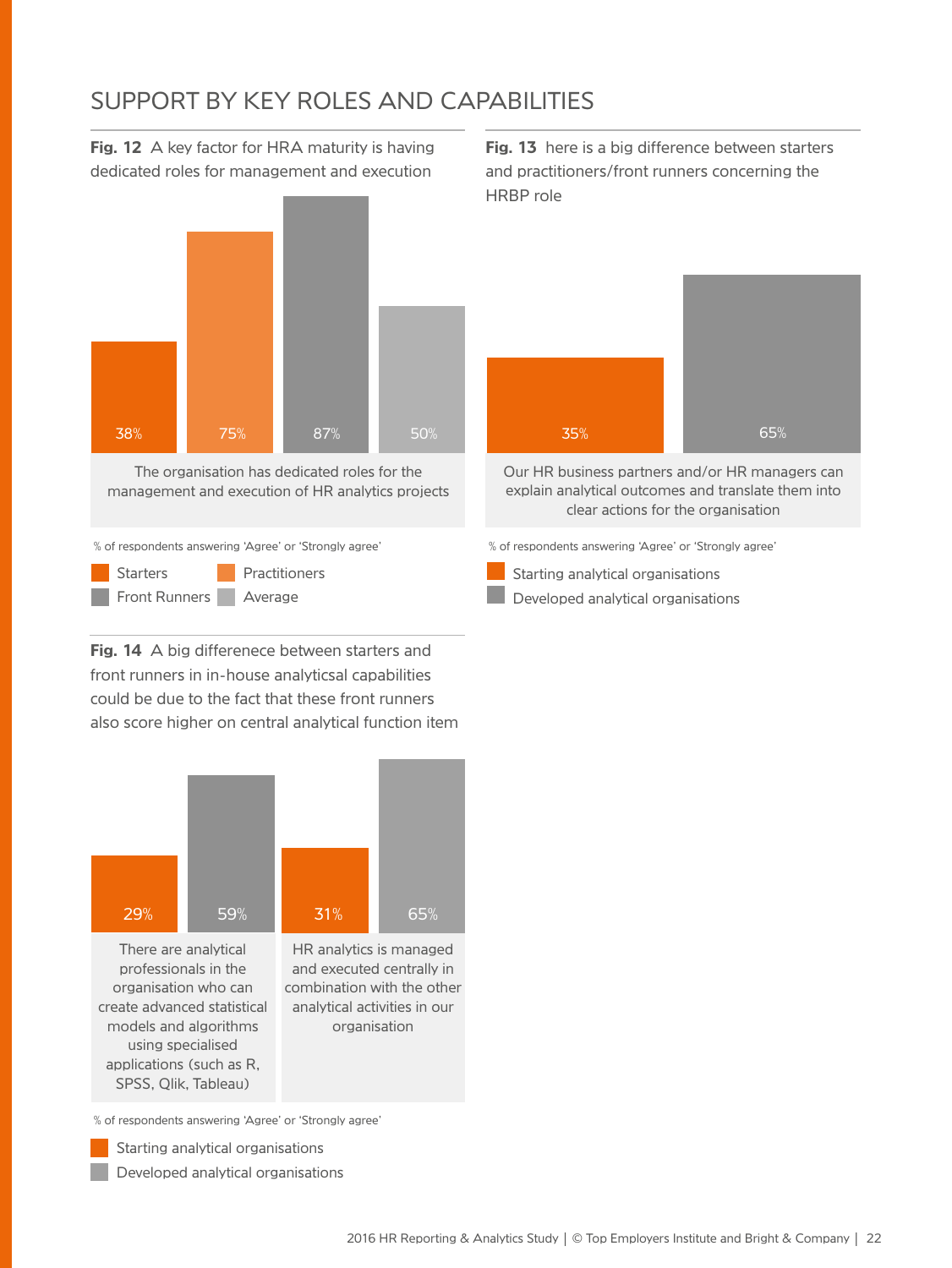## CLARITY ON PROCESSES AND RESPONSIBILITIES

**Fig. 15** Two-third of the organizations which report being a HR analytics front runner or practitioner, have clear documented activities and capabilities for HR roles (compared to 30% of HR analytics starters).



Roles within HR and their descriptions contain documented activities and capabilities in the delivery of insights using HR data and analysis

% of respondents answering 'Agree' or 'Strongly agree'

Starting analytical organisations

Developed analytical organisations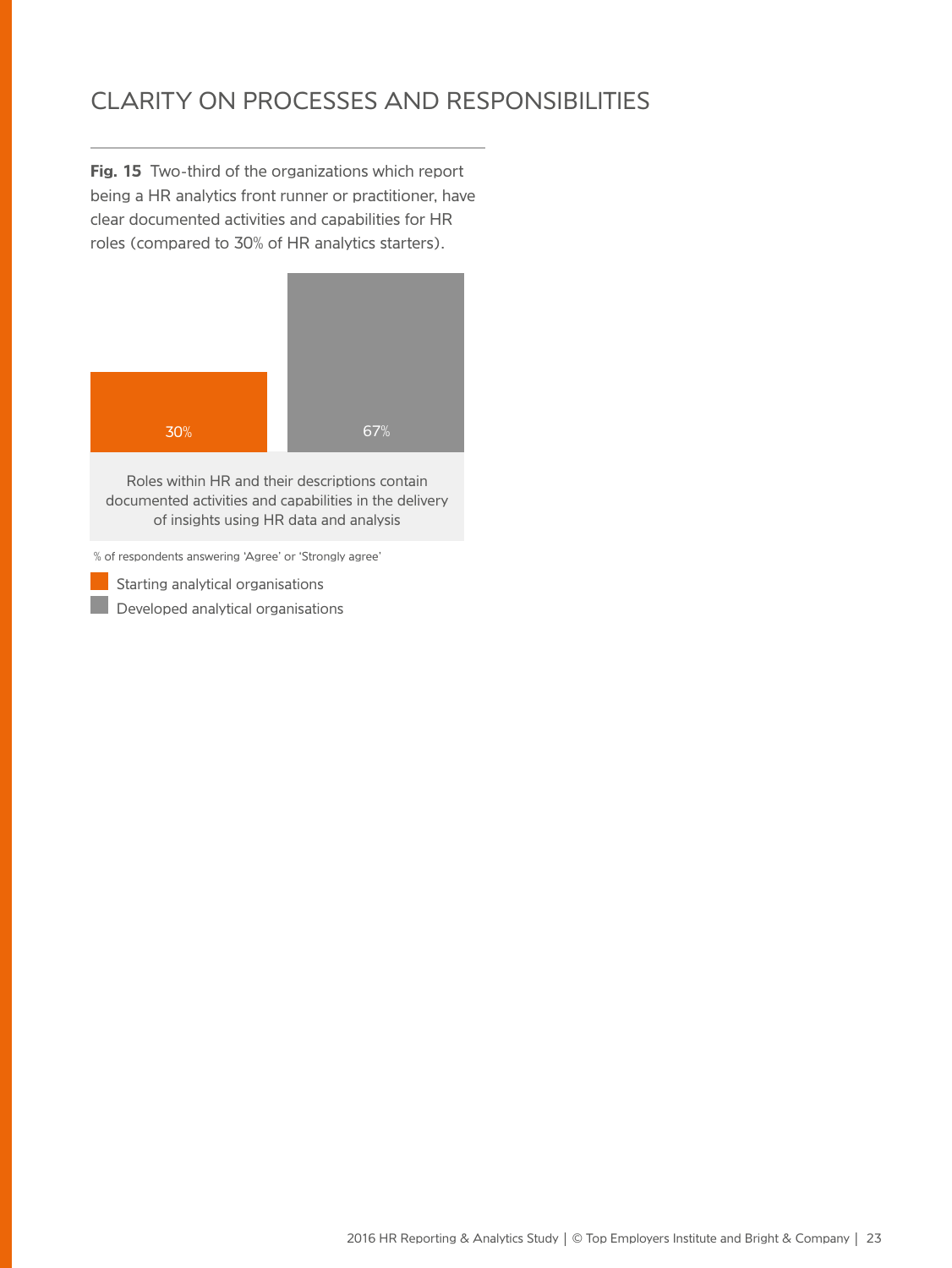## DATA ACCESSIBILITY AND QUALITY

**Fig. 16** (HR) Data access and data quality is a challenge to most organisations, while frontrunners seem to have their HR data in order



**Fig. 17** Access to business data remains a challenge for most organisations, also the front runners

**Fig. 18** The importance of having guidelines and/or policies for the use of personal data from employees is getting the attention it needs in participating organisations.





Our organisation has documented guidelines and/or policies for the use of personal data from employees

Starters **Practitioners** Front Runners **Average**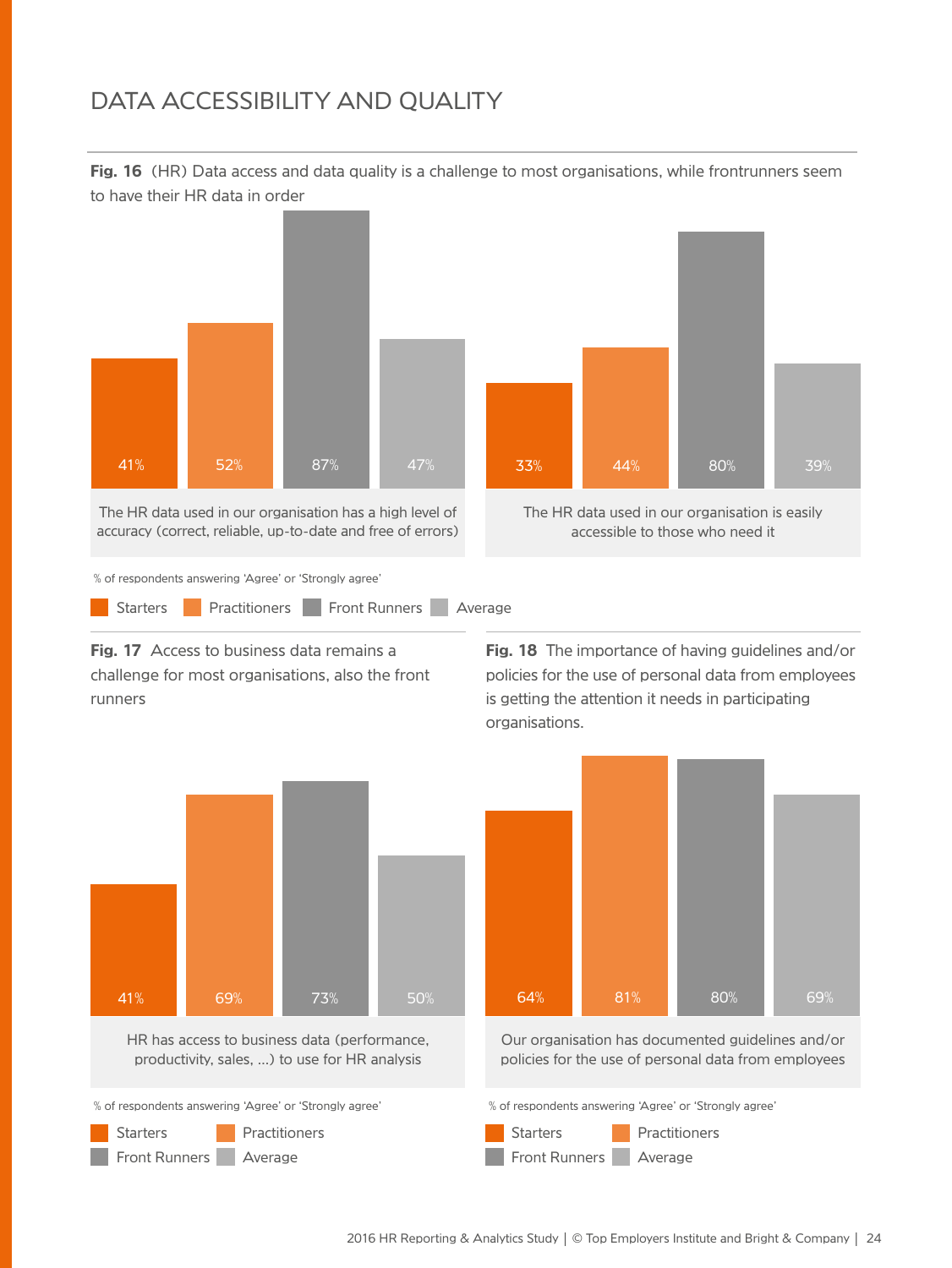## **ABOUT THE RESEARCH**

In this research report, covering results from the 2016 HR reporting & analytics study, over 200 organisations have shared their current status on data driven HR. An online questionnaire (via Surveywizard) was conducted during the summer of 2016. Because the target population is quite large and it is impossible to invite them all, we decided to make use of a rather pragmatic sampling method. Therefore, we decided to approach our existing network and client contacts, which is on itself a fairly broad reflection of different organisations. Additionally, we advertised on LinkedIn, which was also a call for others to fill in the questionnaire. Among the respondents are organisations from all over the world, from small to large organisation size, operating in all types of industries. In short, this ensures that the results of this research are a fairly good reflection of where organisations stand right now.

Participating organisations categorised themselves in levels of maturity for HR reporting and HR analytics, resulting in a grouping as starter, practitioner or front runner in both areas. Respondents were asked to assess their organisation on the dimensions of data driven HR mentioned below:

- Approach of data driven HR (HR reporting and HR analytics)
- Strategic & Business alignment
- Leadership
- Roles & Responsibilities
- Capabilities
- Data

Therefore, insights in differences and overlap between starters, practitioners and front runners in HR Reporting and HR analytics at these different dimensions was the main focus in this research. Besides descriptive analytics we also performed a principal factor analysis in order to discover potential underlying components of HR analytics maturity. From this, we derived four factors on which front runners have indicated they are focusing on.

#### About the respondents

In total, 203 organisations participated in this research by filling in the questionnaire. In terms of the characteristics of the total research population, the distribution of the participants on different aspects and characteristics reflects a broad array of organisations. For instance, small organisations with less than 50 employees (1.5% of total research population), medium sized organisations with an workforce between 1000 and 2499 employees (18.7%) and large scale organisations with over 50.000 employees (4.9%) are represented. Furthermore, this research reflects organisations from all over the world, as the data contains information about countries from i.e. Europe, the United States, Latin America and Africa.

Also, many different types of industries are represented. The 'food and beverage' and 'electronics' industry are less presented (both only 3% of the participating organisations), 'financial services' is most presented (14%) in our research data. Naturally, not an organisation but a person filled this questionnaire for their organisation. Most of the respondents in this research are working within HR, specifically as an HR director (29.1%), and a small part is working outside of HR  $(4.4\%)$ .

#### Meet the research team

This report contains the results of the 2016 HR reporting & analytics study conducted by Top Employers Institute and Bright & Company | HR strategy. Leading the research team are Rob van Dijk, HR analytics lead at Bright & Company and Hans Rothweiler, member of the Executive Board 'Certification, Research and Innovation' at Top Employers Institute. The other authors and researchers contributing to this report are Tony Brugman, Alma Vermeulen and Maike van den Berg from Bright & Company and Quinten van Es from Top Employers Institute.